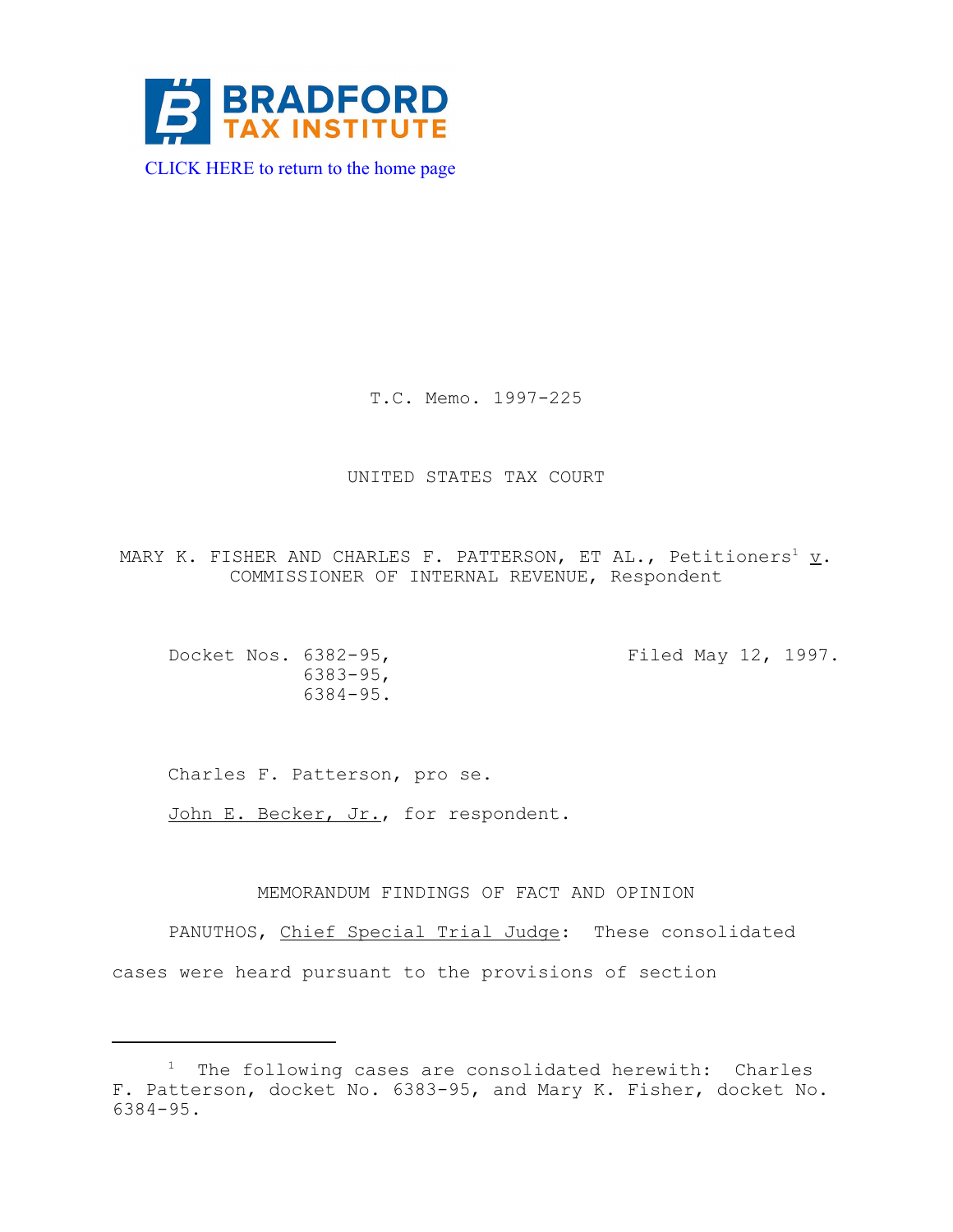7443A(b)(3) and Rules 180, 181, and  $182.^2$  Respondent, in three separate notices of deficiency, determined deficiencies in petitioners' Federal income taxes and accuracy-related penalties as follows:

Accuracy-Related Penalties Docket No. Year Petitioner Deficiency Sec. 6662(c) Sec. 6662(d) 6382-95 1992 Mary K. Fisher and  $\frac{1}{2}$ Charles F. Patterson  $\frac{57}{337}$   $\frac{51}{467.00}$  --- 6383-95 1991 Charles F. Patterson 1,684 336.80 --- 6384-95 1991 Mary K. Fisher 6,630 --- \$1,326 Petitioners filed individual Federal income tax returns for 1991 and a joint return for  $1992.3$  With respect to the 1991 taxable year, petitioners evenly divided items of income and expense, pertaining to their horse- and dog-breeding activities, on their respective Schedules C. After concessions,  $4$  the issues remaining

<sup>2</sup> All section references are to the Internal Revenue Code as amended, unless otherwise indicated. All Rule references are to the Tax Court Rules of Practice and Procedure.

Petitioners were married in 1992.

<sup>4</sup> With respect to 1991, respondent has conceded the following issues: (1) That petitioners' horse-breeding activity was an activity engaged in for a profit; (2) that petitioner Mary K. Fisher is entitled to deduct \$18,622 and petitioner Charles F. Patterson is entitled to deduct \$18,621 of the Schedule C expenses claimed on their respective returns, including claimed depreciation expenses on each return in the amount of \$1,405; (3) that petitioner Mary K. Fisher did not have unreported income in the amount of \$5,539; (4) that petitioner Charles F. Patterson did not have unreported income in the amount of \$16,200; (5) that petitioner Mary K. Fisher is not liable for the accuracy-related penalty under sec.  $6662(d)$ ; and  $(6)$  that petitioner Charles F. Patterson is not liable for the accuracy-related penalty under sec. 6662(c). Petitioners have each conceded that they are not entitled to claimed depreciation expenses in the amount of \$900. (continued...)

 $- 2 -$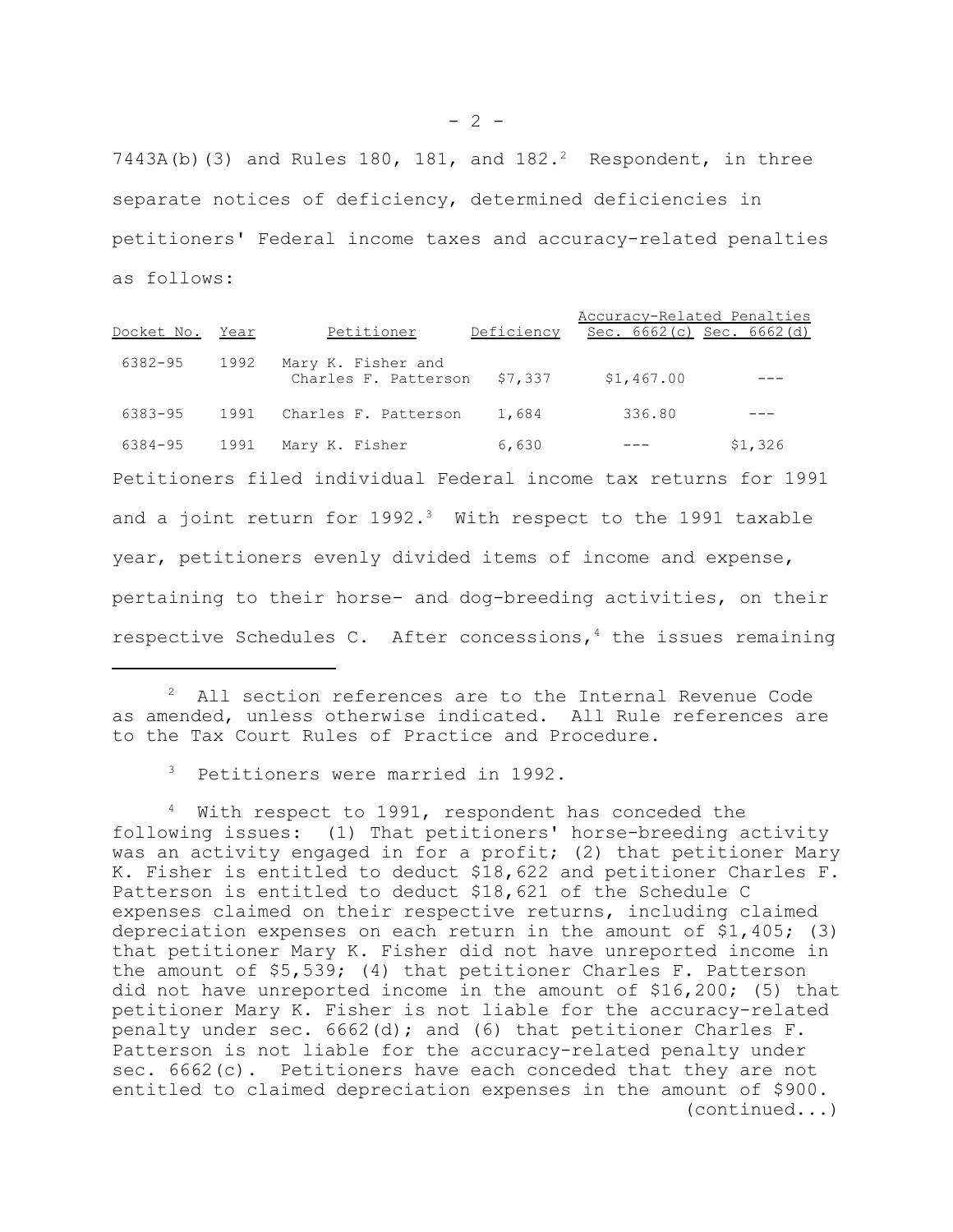for decision are: (1) Whether we have jurisdiction to resolve the issue of whether petitioner Charles F. Patterson (hereinafter sometimes referred to as petitioner) is entitled to a net operating loss carryover (NOL) in the amount of \$113,259 claimed on his 1991 return, and purportedly attributable to the tax years 1988 through 1990; (2) whether, if we do have jurisdiction over the issue, petitioner is entitled to the claimed NOL carryover; (3) whether petitioners are entitled to claimed casualty and theft loss deductions attributable to their horse- and dogbreeding activities in the total amount of \$4,150 for the tax year  $1991;$ <sup>5</sup> (4) whether petitioners are entitled to claim amortization deductions for startup expenses attributable to their horse-breeding activity in the total amount of \$4,074 for each of the tax years 1991 and 1992; (5) whether petitioners are entitled to claimed depreciation expenses attributable to their horse-breeding activity in the total amount of \$9,900 for the tax

This represents the combined amounts claimed on petitioners' individually filed returns.

 $- 3 -$ 

<sup>4(...</sup>continued)

With respect to 1992, respondent has conceded the following issues: (1) That petitioners' horse-breeding activity was an activity engaged in for a profit; (2) that petitioners are entitled to \$33,525 of the Schedule C expenses claimed on their return, including depreciation expenses in the amount of \$5,622; (3) that petitioners did not receive unreported income in the amount of \$17,530; and (4) that petitioners are not liable for the accuracy-related penalty under sec. 6662(c). Petitioners concede that they are not entitled to \$155 of the depreciation expenses claimed on their return. Petitioners, however, claim additional depreciation expenses in the amount of \$899.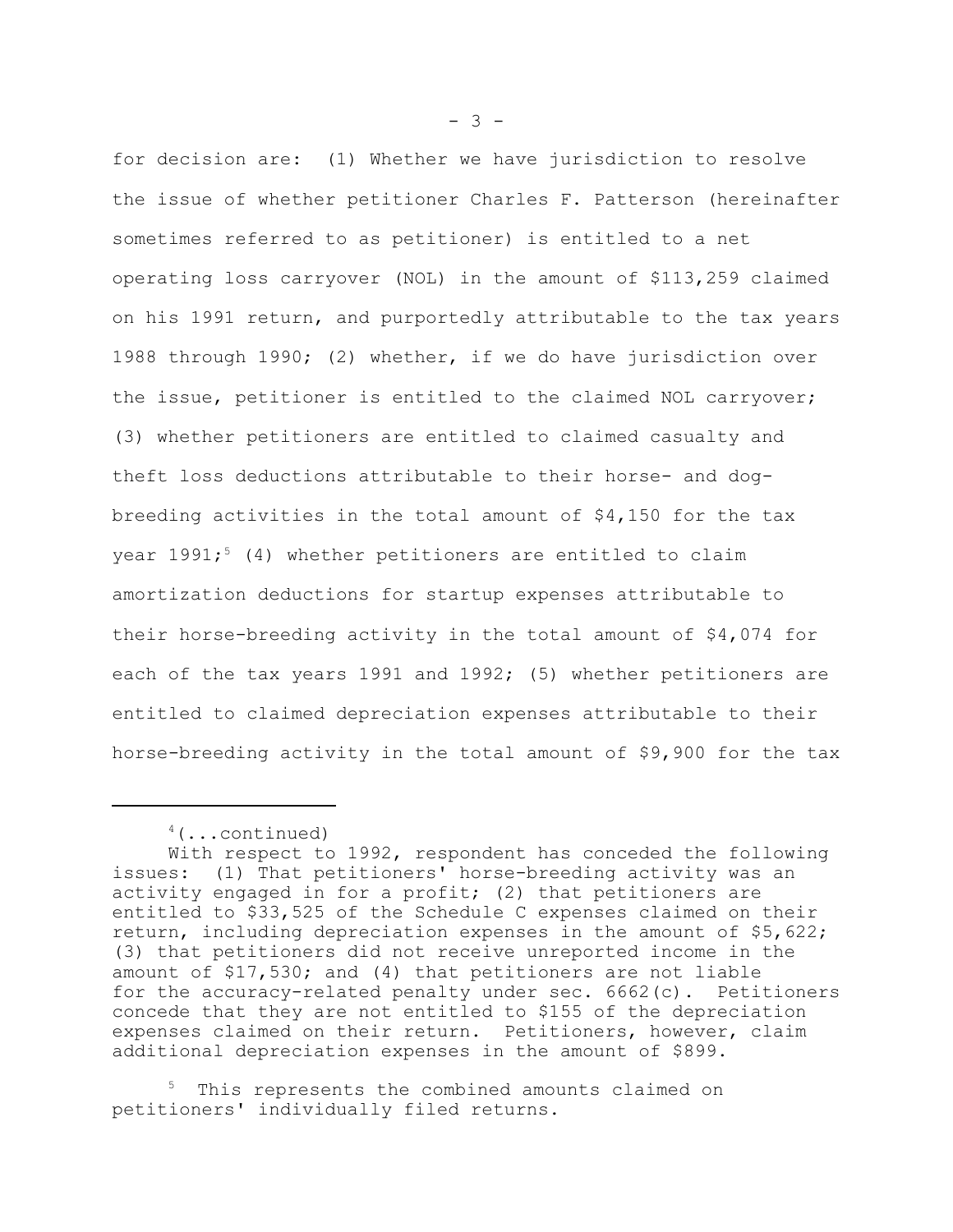year 1991, and in the amount of  $$3,288$  for the tax year 1992;<sup>6</sup> and (6) whether petitioners are entitled to a claimed deduction for office expenses in the amount of \$958 for the tax year 1992, attributable to their horse-breeding activity.

## FINDINGS OF FACT

Some of the facts have been stipulated, and they are so found. The stipulation of facts and the attached exhibits are incorporated herein by this reference. At the time of filing the petitions, petitioners' mailing address was located at Franktown, Virginia.

# 1. Petitioner Charles F. Patterson's Net Operating Loss

On his 1991 return, petitioner Charles F. Patterson claimed an NOL carryover, purportedly attributable to the tax years 1988 through 1990, in the amount of \$113,259. Upon examination, respondent disallowed the claimed NOL carryover. Respondent argues that petitioner has failed to substantiate the loss in question. The record does not contain petitioner's returns for the tax years 1988 through 1990.

 $- 4 -$ 

<sup>6</sup> On their respective 1991 returns, petitioners each claimed depreciation expenses in the amount of \$7,255. After respondent's concession in the amount of \$1,405, and each petitioner's concession in the amount of \$900, the amount of depreciation remaining in dispute, with respect to each petitioner, is \$4,950. On their 1992 return, petitioners claimed depreciation expenses in the amount of \$8,166. After respondent's concession in the amount of \$5,622, petitioners' concession in the amount of \$155, and petitioners' claim for additional depreciation in the amount of \$899, the amount of depreciation remaining in dispute is \$3,288.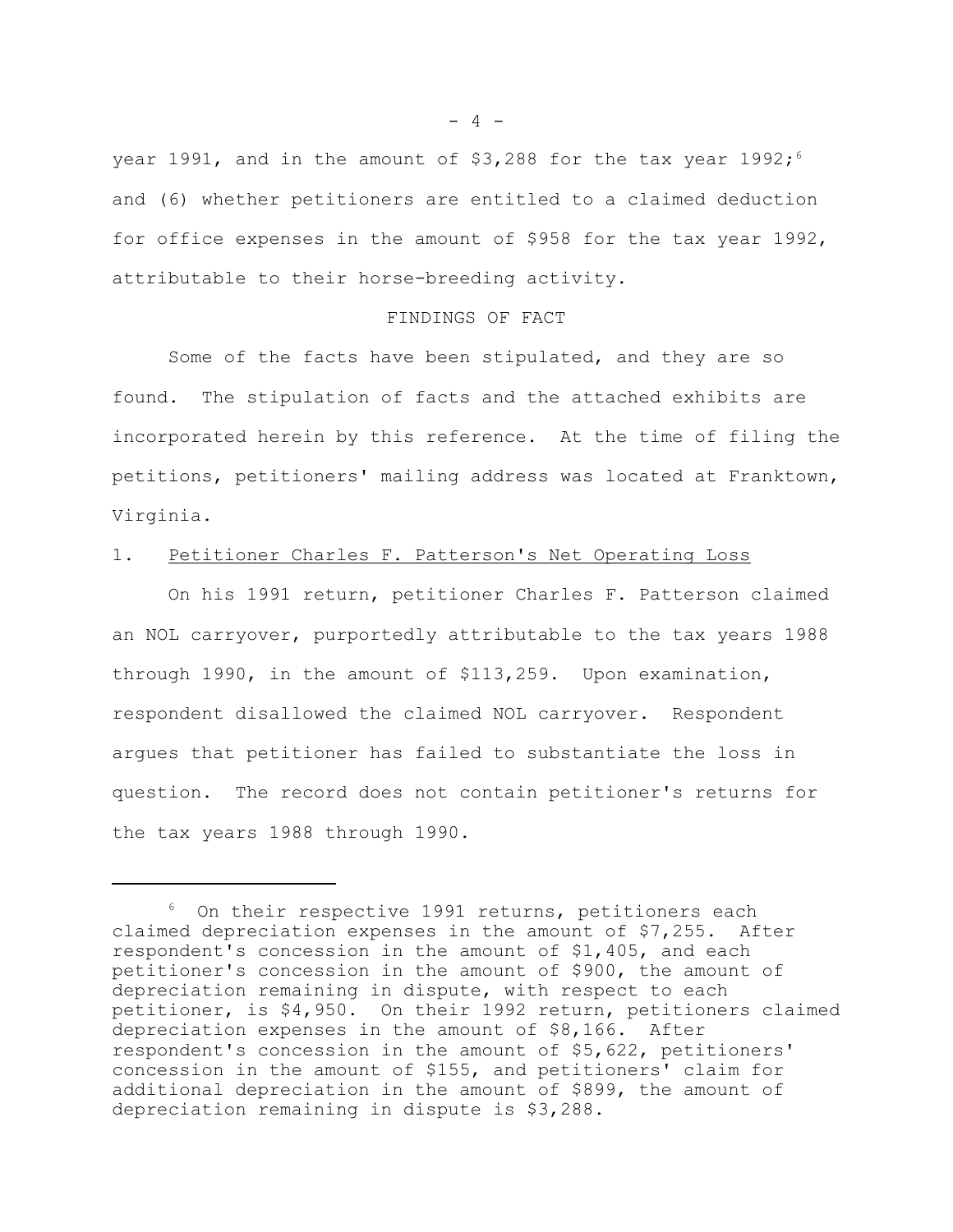$- 5 -$ 

## 2. Petitioners' Horse- and Dog-Breeding Activities

On January 1, 1988, petitioners began operating a horseracing and horse-breeding business called Arabian Hill Horse Park (Arabian Hill), which continued operations throughout the taxable years in issue. On Schedules C of their respective 1988 returns, petitioners began reporting income and expenses attributable to Arabian Hill. Petitioners also bred American Kennel Club registered dogs for sale during the tax years in issue.

#### (a) Casualty and Theft Losses in 1991

In 1990, petitioners purchased a horse named Since Gussie. Petitioners each claimed depreciation expenses with respect to Since Gussie on their respective 1990 returns, indicating an original basis in the amount of \$700. In May 1991, Since Gussie unexpectedly died from an uncertain cause. Petitioners calculated Since Gussie's adjusted basis to be \$467 at the date of death. Petitioners have stipulated that they have offered no substantiation in regard to the price they paid for Since Gussie in 1990.

During 1991, one of petitioners' puppies was stolen. The record does not indicate whether petitioners purchased the puppy or whether the puppy was born on petitioners' ranch.

On their 1991 returns, petitioners claimed casualty loss deductions in the amount of \$4,000, attributable to Since Gussie's purported fair market value on the date of death, and in the amount of \$150, attributable to the puppy's fair market value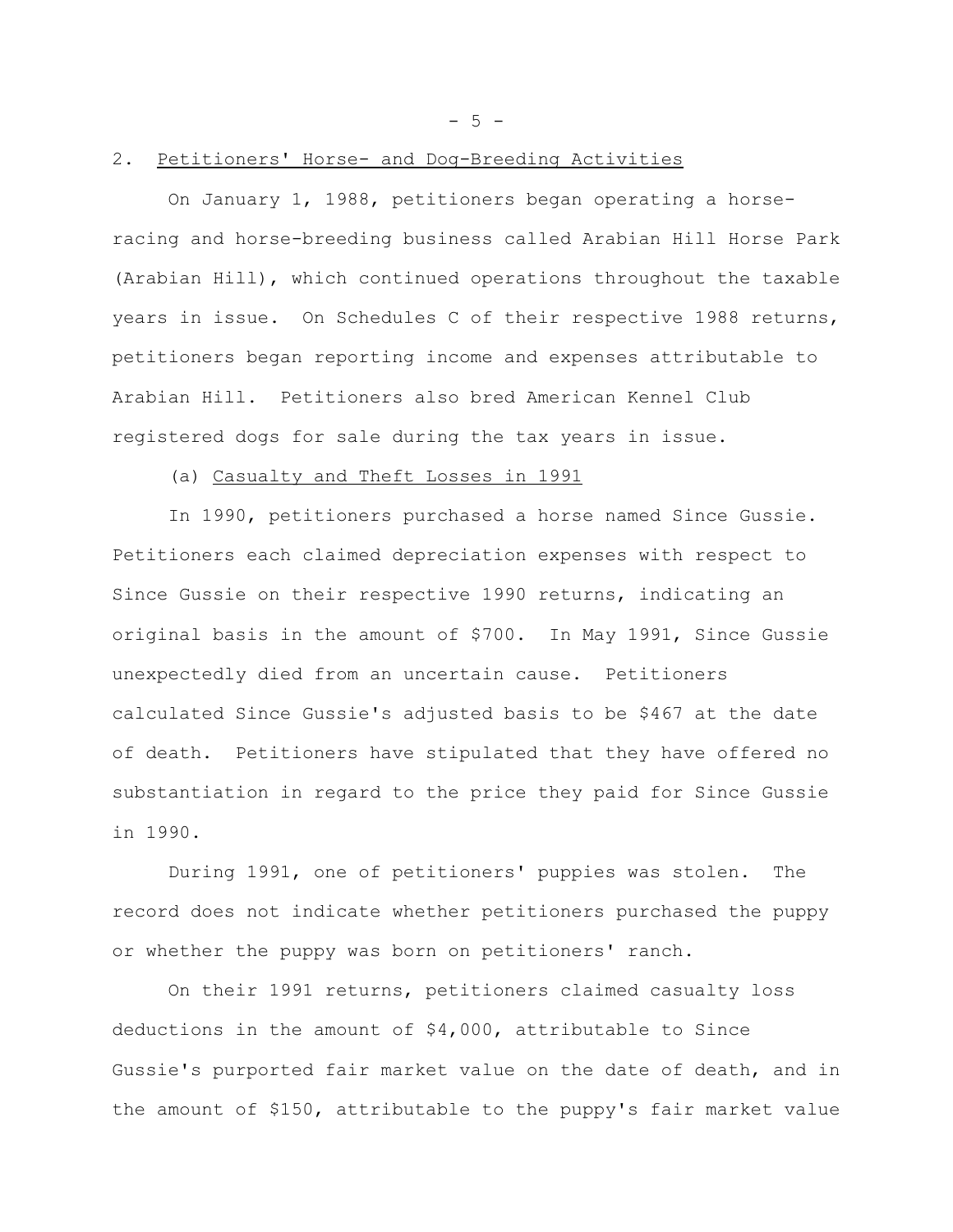on the date it disappeared. Upon examination, respondent disallowed the claimed deductions, asserting that petitioners had presented no evidence regarding their cost basis in either Since Gussie or the puppy.

### (b) Amortization of Startup Expenditures for 1991 and 1992

Prior to commencing operation of Arabian Hill in 1988, petitioners acquired horses and related assets during the years 1982 through 1987. Petitioners estimate that they incurred startup expenditures related to Arabian Hill in the amount of \$20,370. Petitioners itemize their claimed startup expenditures as follows:

| Research--assessing viability       | \$1,680 |
|-------------------------------------|---------|
| Asset search                        | 3,130   |
| Seminars, clinics, and other events | 3,060   |
| Tack and supplies                   | 10,000  |
| Other developmental expenditures    | 2,500   |
| Total                               | 20,370  |

Petitioners assert that they are entitled to amortize these expenditures as start-up expenditures, beginning with the taxable year 1988 and continuing for the following 4 years. Accordingly, on each of their 1991 and 1992 returns, petitioners claimed an amortization expense deduction in the amount of \$4,074, attributable to these purported expenditures. Upon examination, respondent disallowed petitioners' claims for amortization deductions, asserting that petitioners had failed to make a timely election to amortize the startup expenditures under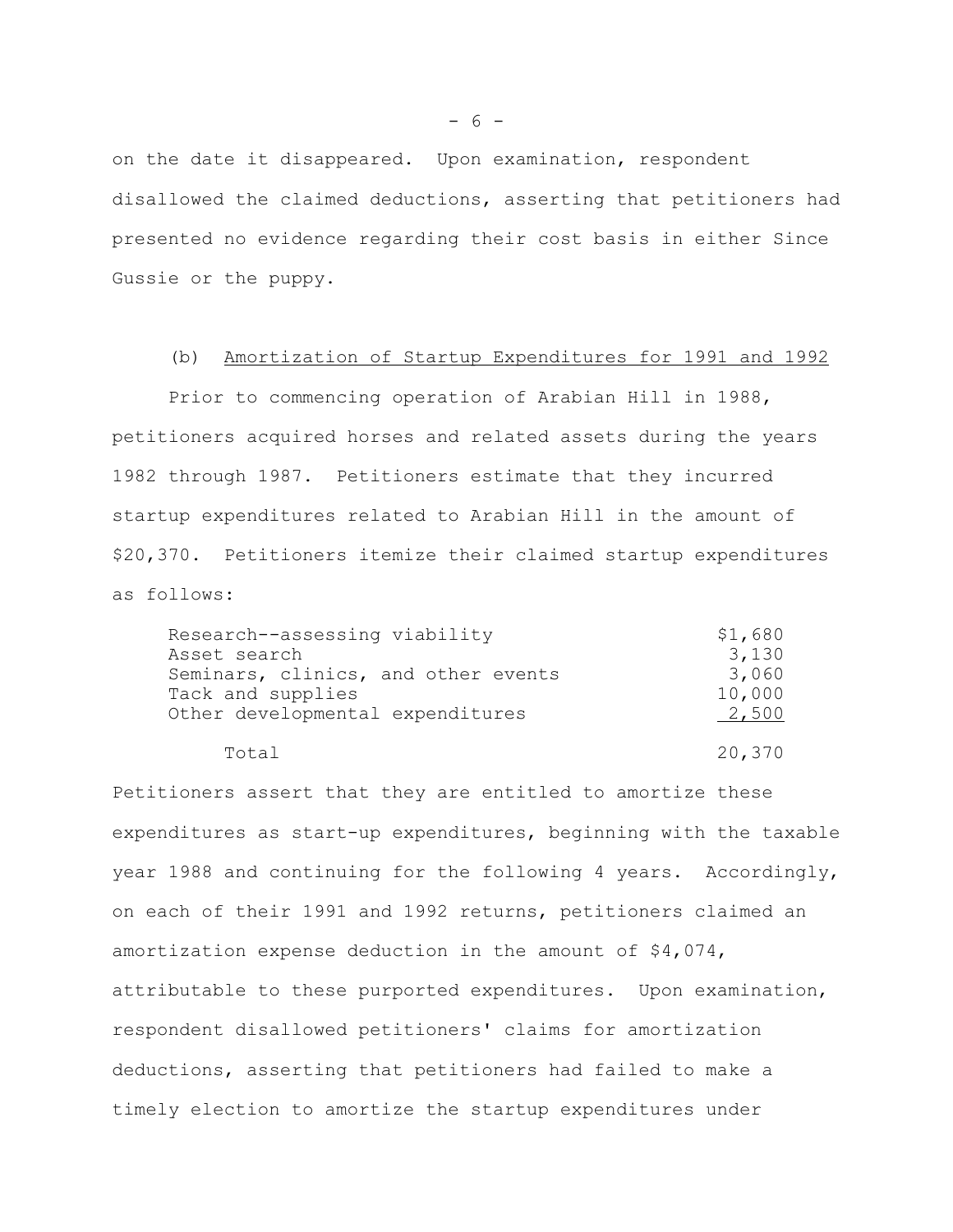section 195, and that petitioners had failed to adequately substantiate the claimed expenditures.

(c) Depreciation

(1) 1991

On Schedules C of their respective tax returns for the taxable year 1991, petitioners claimed the following combined depreciation:

| Assets placed in service before 1991 | \$11,044 |
|--------------------------------------|----------|
| Vehicles                             | 1,930    |
| Assets placed in service in 1991     | 1,536    |
|                                      |          |
| Total depreciation                   | 14,510   |
|                                      |          |

The claimed depreciation attributable to assets placed in service before 1991 is as follows:

| Property               | Years | Percentage | Basis    | Placed in<br>Service | Deduction |
|------------------------|-------|------------|----------|----------------------|-----------|
| 20 horses              | 3     | 66.67      | \$77,000 | 1/1/88               | \$5,723   |
| Business equipment     | 5     | 40.00      | 3,895    | 1/1/88               | 449       |
| Computer & peripherals | 5     | 40.00      | 5,405    | 1/1/88               | 669       |
| Machinery & equipment  | 5     | 40.00      | 12,693   | 1/1/88               | 1,462     |
| Nonlisted vehicles     | 5     | 40.00      | 7,600    | 1/1/88               | 876       |
| Office furniture       |       | 28.57      | 1,200    | 1/1/88               | 150       |
| Professional library   | 20    | 7.50       | 4,125    | 1/1/88               | 272       |
| 3 horses               | 3     | 66.67      | 1,954    | 1/1/90               | 1,027     |
| Farm tools             | 5     | 40.00      | 479      | 1/1/89               |           |
| Business equipment     | 5     | 40.00      | 643      | 1/1/90               | 359       |
| Professional library   | 20    | 7.50       | 526      | 1/1/89               |           |
| Professional library   | 20    | 7.50       | 265      | 1/1/90               | 57        |
| Total                  |       |            |          |                      | 11,044    |

Petitioners owned 19 horses when they commenced operation of Arabian Hill on January 1, 1988. Petitioners had acquired 14 of the 19 horses in question, and the remaining 5 were foaled at Arabian Hill. Petitioners calculated the depreciable bases of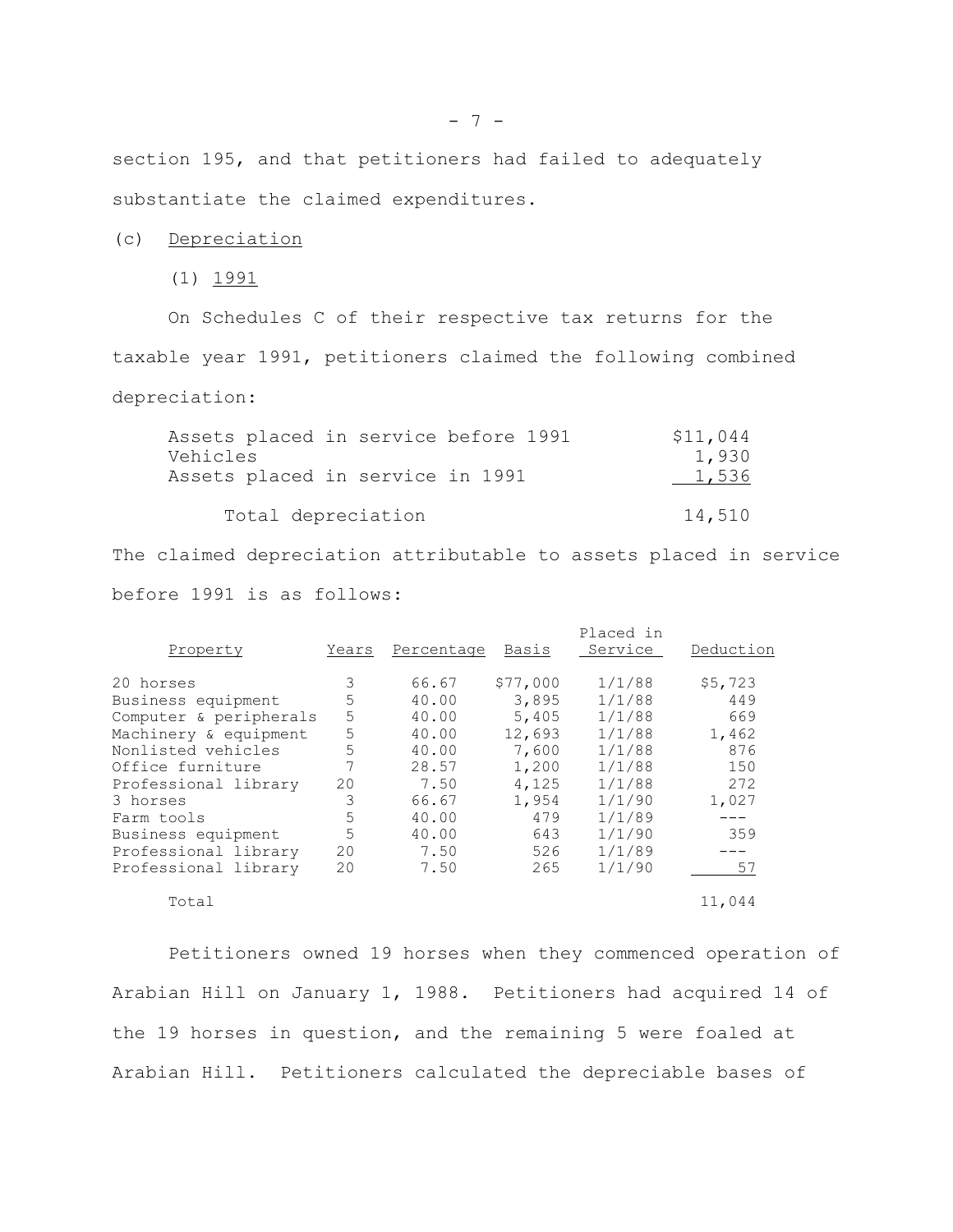all 19 horses by using what petitioner Charles F. Patterson considered to be the horses' combined fair market values on that date. Petitioners have stipulated that they have not provided any substantiation as to the cost of any of the horses which they acquired prior to 1988. Petitioners also acquired a 20th horse during 1988 and used the horse's purported cost as its depreciable basis. Petitioners have stipulated that they have not supplied any substantiation as to the cost or acquisition date of this horse.

With respect to the business equipment, machinery and equipment, nonlisted vehicles, office furnishings, and library materials placed in service on January 1, 1988, petitioner calculated depreciable bases from his estimate of the fair market values of the assets on that date. With respect to the computer and peripherals placed in service on January 1, 1988, petitioner calculated depreciable bases from the purported cost of the items in question. Petitioners have stipulated that they have not provided any substantiation as to the acquisition dates or cost of the specific items of business equipment, computer and peripherals, machinery and equipment, nonlisted vehicles, office furnishings, and library materials.

Petitioners placed three horses, Moonsang, Since Gussie, and Puget Sound, in service on January 1, 1990. Petitioner listed cost bases attributable to the horses in the amounts of \$400, \$700, and \$800, respectively. In addition, petitioner added a

 $- 8 -$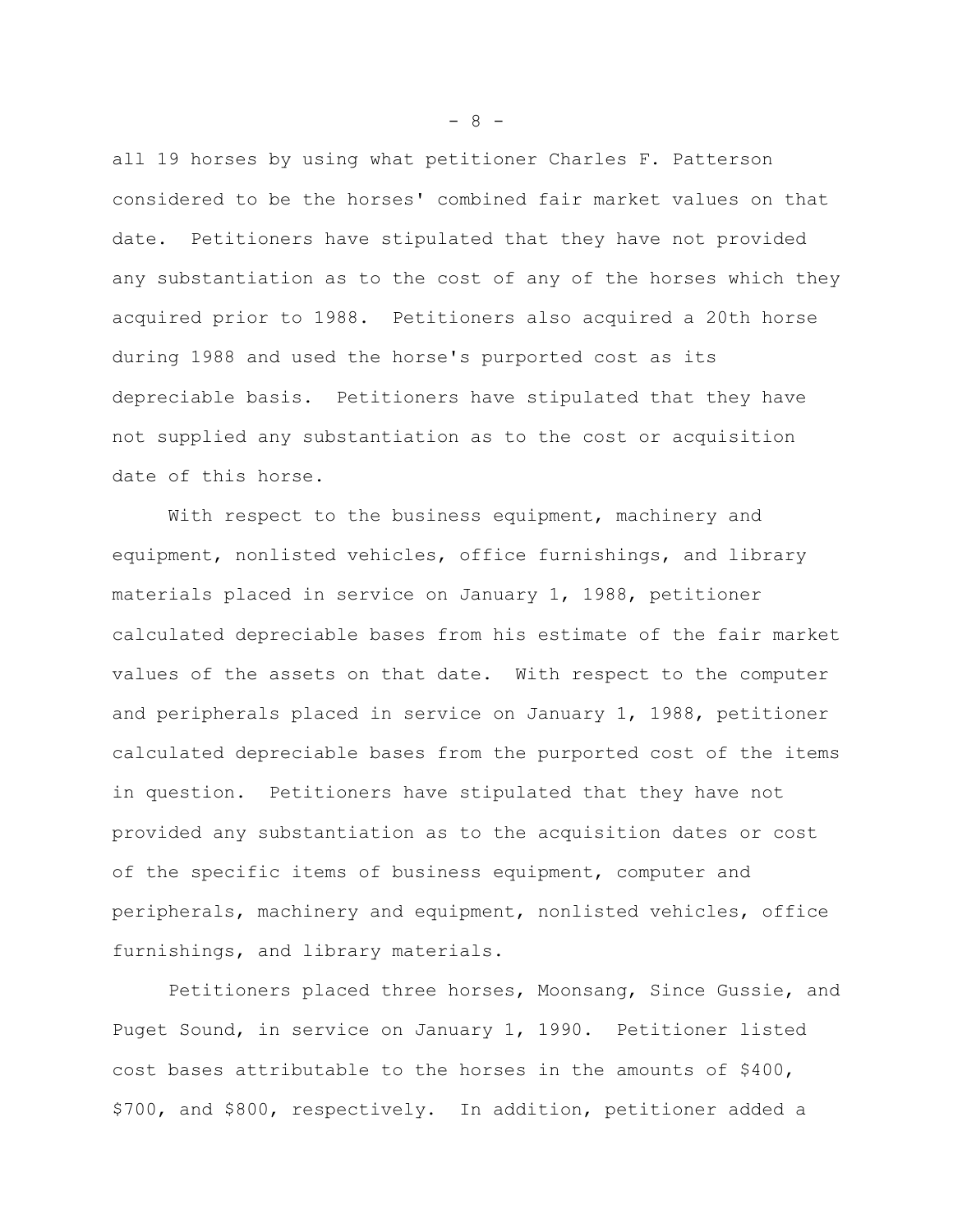total of \$54 to the cost bases of the horses, purportedly attributable to direct charges associated with their purchase. Accordingly, petitioners claimed depreciation with respect to these horses, calculating a total depreciable basis in the amount of \$1,954. Petitioners have stipulated that they have not supplied any substantiation as to the cost of these three horses.

Petitioners claimed depreciation with respect to farmrelated tools and equipment placed in service on January 1, 1989, and business equipment placed in service on January 1, 1990. Petitioners have stipulated that they have not provided any substantiation as to the cost of these items.

Petitioners claimed depreciation with respect to library materials placed in service on January 1, 1989 and 1990. Petitioners have stipulated that they have not provided any substantiation as to the cost of these items.

Petitioners claimed depreciation with respect to the following five vehicles:

| Description      | Business<br>Use  | Placed in<br>Service | Cost<br>Basis | Remaining<br>Basis | Years | Method               | Deduction |
|------------------|------------------|----------------------|---------------|--------------------|-------|----------------------|-----------|
| Dodge 1-ton      | 100 <sub>8</sub> | 1/1/88               | \$2,500       | \$720              | 5     | 200 DB               | \$288     |
| Jeep Waqon       | 100              | 1/1/88               | 1,200         | 346                | 5     | 200 DB               | 138       |
| Ford 1-Ton       | 100              | 1/1/88               | 2,000         | 576                | .5    | 200 DB               | 230       |
| Chevy $C-50$     | 100              | 8/6/91               | 2,196         | 2,196              | 5     | $\frac{1}{2}$ 200 DB | 440       |
| Dodge $3/4$ -ton | 100              | 8/10/91              | 4,176         | 4,176              | 5     | $\frac{1}{2}$ 200 DB | 834       |
| Total            |                  |                      |               |                    |       |                      | 1,930     |

Petitioner calculated the depreciable bases of the three vehicles that were placed in service on January 1, 1988, from his estimate of their respective fair market values as of that date.

- 9 -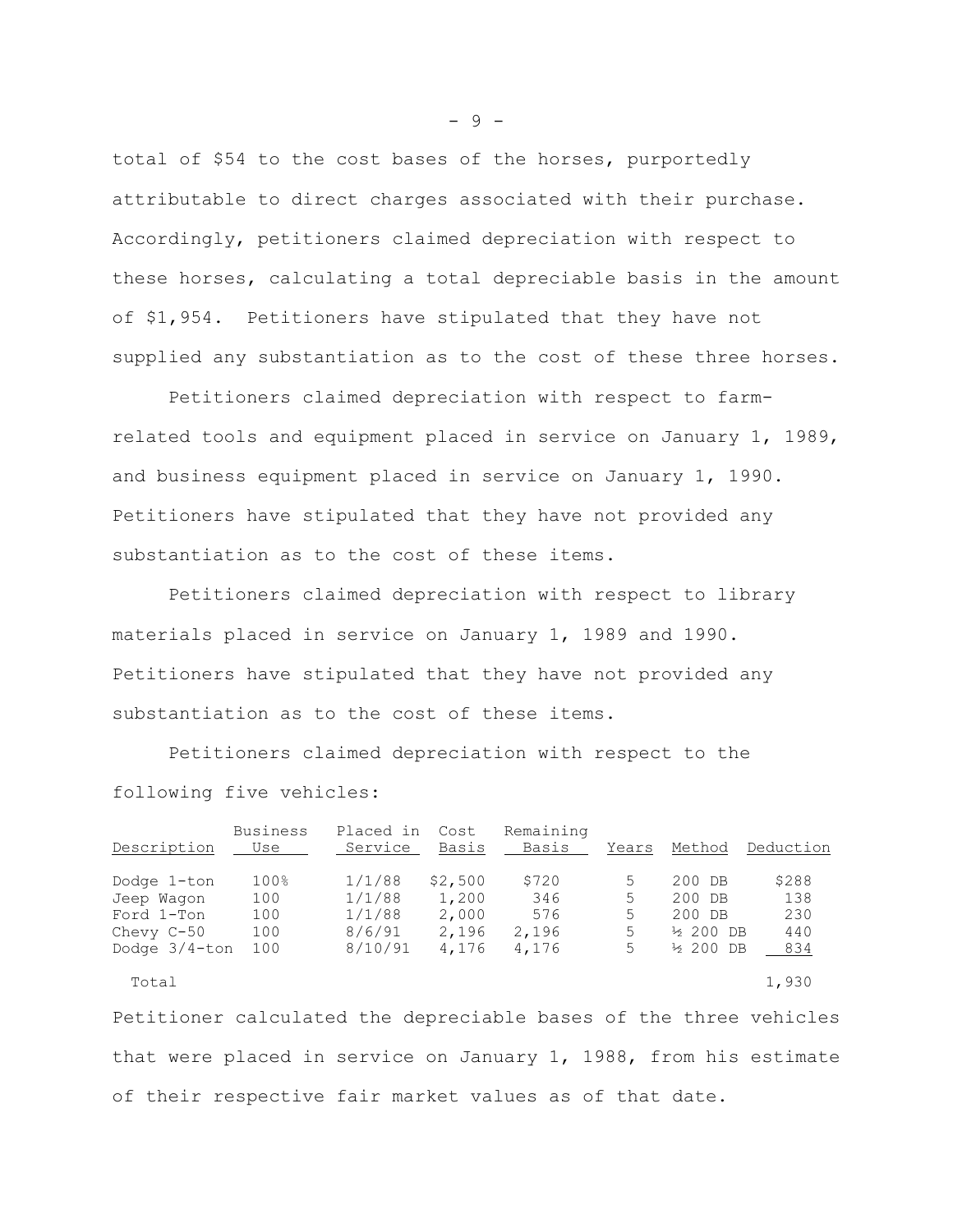Petitioners have stipulated that they have not provided any information regarding the acquisition dates and costs of these three vehicles. Petitioners have substantiated the \$2,196 cost basis of the Chevy C-50 and the \$4,176 cost basis of the Dodge 3/4-ton. Accordingly, respondent has conceded the depreciation claimed by petitioners with respect to these two vehicles.

Petitioners placed the following assets in service in 1991:

| Property               | General<br>Depreciation<br>System | Basis   | Recovery<br>Period | Method | Deduction |
|------------------------|-----------------------------------|---------|--------------------|--------|-----------|
| 2 horses<br>Computer & | 3-yr. prop.                       | \$3,100 | 3                  | 200 DB | \$1,033   |
| peripherals<br>Office  | 5-yr. prop.                       | 2,226   | 5                  | 200 DB | 452       |
| furniture<br>Business  | 7-yr. prop.                       | 210     |                    | 200 DB | 30        |
| library                | 20 yr. prop.                      | 562     | 20                 | 150 DB | 21        |
| Total                  |                                   |         |                    |        | 1,536     |

Petitioners have substantiated the claimed costs of these assets. Accordingly, respondent has conceded the depreciation claimed by petitioners with respect to these assets.

Petitioners have conceded that they erroneously computed a portion of their claimed depreciation in 1991. As a result of these errors, petitioners conceded \$1,800 of the \$14,510 total depreciation claimed for the 1991 taxable year. On the basis of petitioners' concession in the amount of \$1,800, and respondent's concession in the amount of  $$2,810$ , the remaining amount of claimed depreciation in dispute is \$9,900. See supra note 4. With respect to the amount remaining in dispute, respondent argues that petitioners' failure to substantiate the depreciable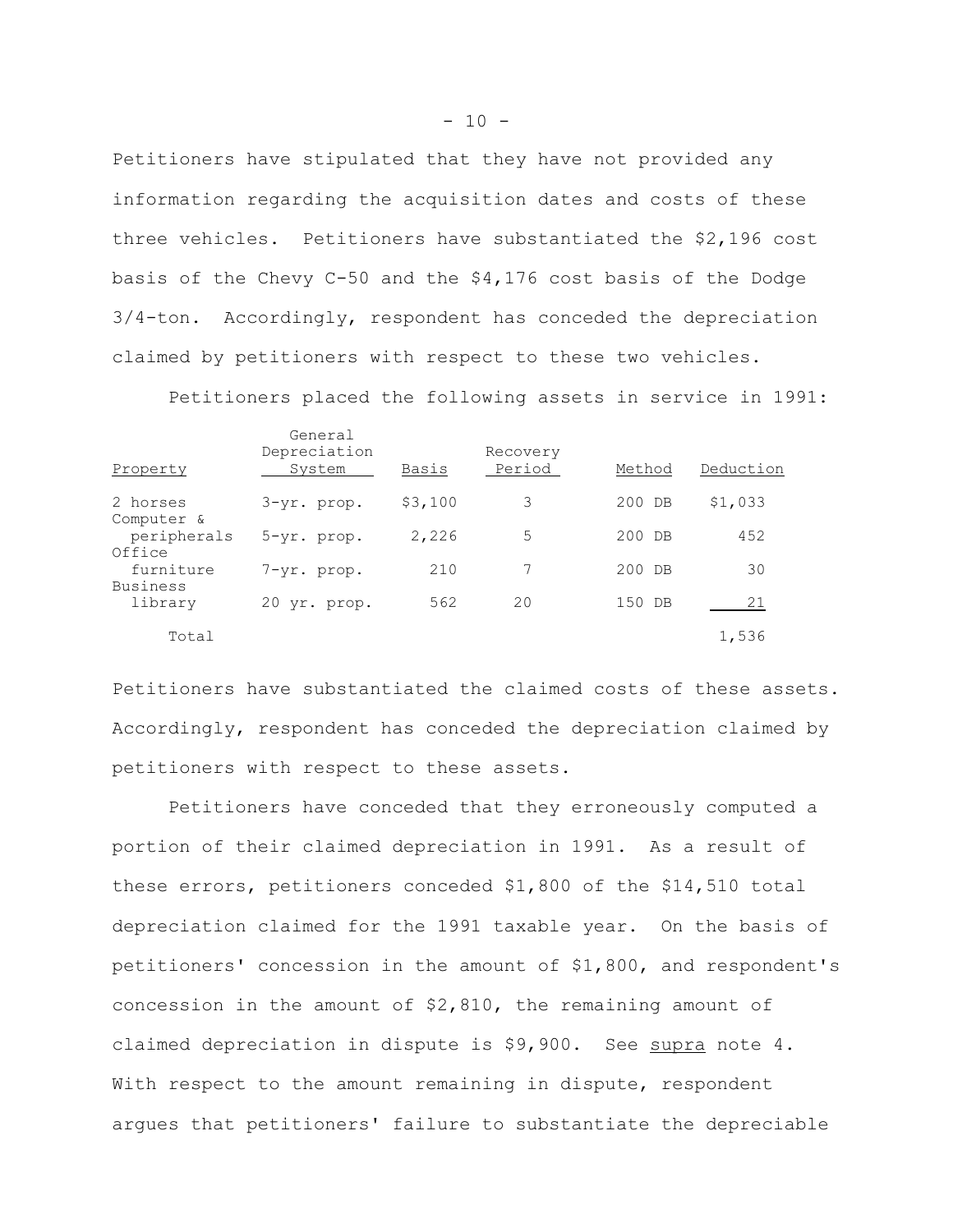bases in, or acquisition dates of, the assets in question precludes their claims for depreciation.

 $(2)$  1992

On Schedule C of their 1992 tax return, petitioners claimed

| the following depreciation:          |         |
|--------------------------------------|---------|
| Assets placed in service before 1991 | \$4,340 |
| Vehicle                              | 3,634   |
| Assets placed in service in 1991     | 202     |
|                                      |         |
| Total depreciation                   | 18,176  |

<sup>1</sup> Petitioners' return, as well as the stipulation of facts, incorrectly calculated this total as \$8,166.

The claimed depreciation attributable to assets placed in service before 1992 is as follows:

| Property               | Years | Percentage | Basis   | Placed in<br>Service | Deduction |
|------------------------|-------|------------|---------|----------------------|-----------|
| 3 horses (now 2)       | 3     | 66.67      | \$1,954 | 1/1/90               | \$434     |
| 2 horses               | 3     | 66.67      | 3,100   | 1/1/91               | 1,378     |
| Business equipment     | 5     | 40.00      | 3,895   | 1/1/88               | 269       |
| Machinery/equipment    | 5     | 40.00      | 12,693  | 1/1/88               | 877       |
| Farm tools             | 5     | 40.00      | 479     | 1/1/89               | 53        |
| Business equipment     | 5     | 40.00      | 643     | 1/1/90               | 123       |
| Computer & peripherals | 5     | 40.00      | 2,226   | 1/1/91               | 710       |
| Office furniture       |       | 28.57      | 1,200   | 1/1/88               | 107       |
| Office furniture       |       | 28.57      | 210     | 1/1/91               | 51        |
| Professional library   | 20    | 7.50       | 4,125   | 1/1/88               | 236       |
| Professional library   | 20    | 7.50       | 526     | 1/1/89               | 33        |
| Professional library   | 20    | 7.50       | 265     | 1/1/90               | 18        |
| Professional library   | 20    | 7.50       | 562     | 1/1/91               | 41        |
| Total                  |       |            |         |                      | 4,330     |

With respect to those assets placed in service before 1992, the facts pertaining to petitioner Charles F. Patterson's calculation of depreciable bases and petitioners' substantiation of costs and acquisition dates are the same as those facts applicable to the 1991 taxable year, discussed supra. Petitioners now claim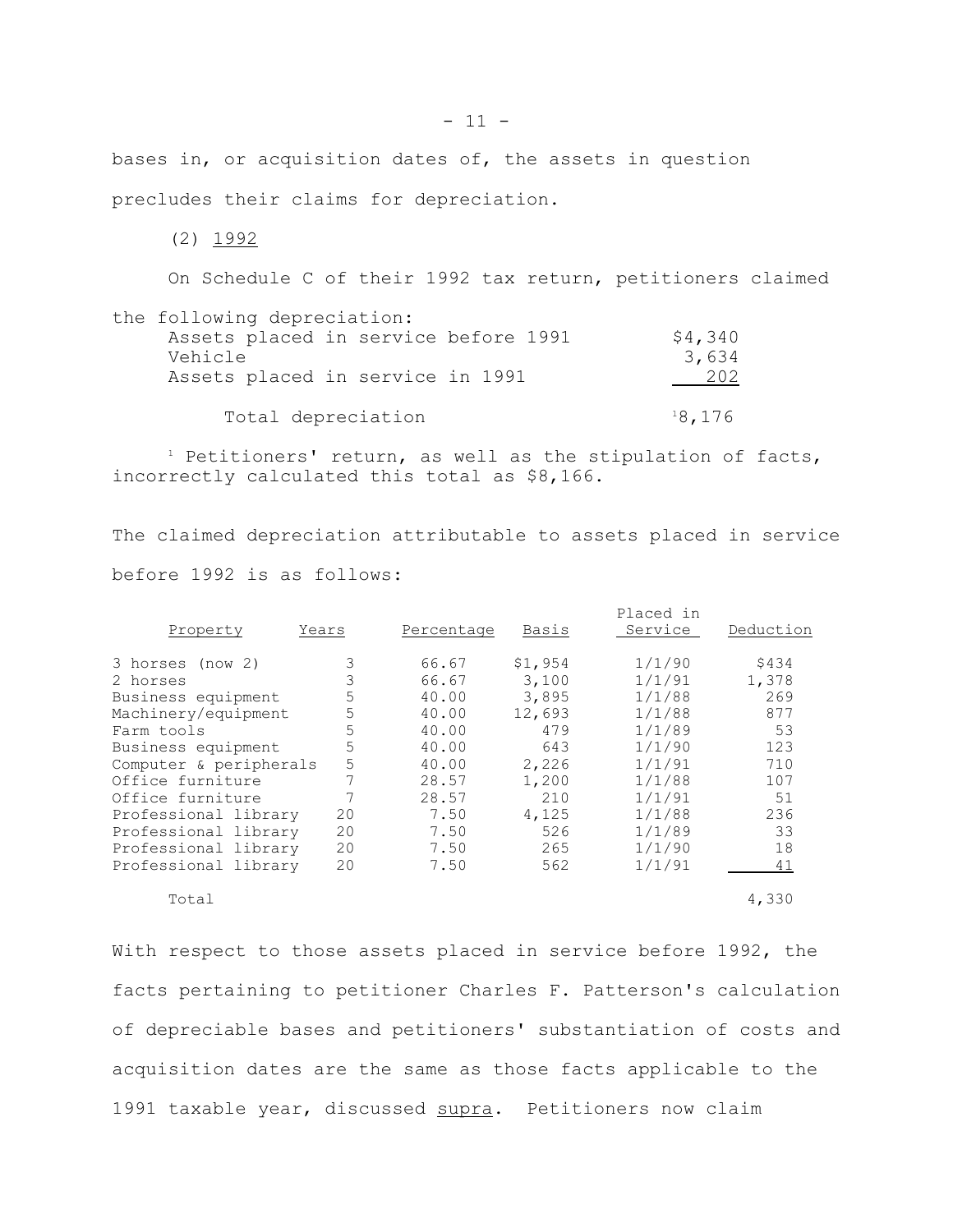additional depreciation in the amount of \$374 for the taxable year 1992, attributable to a computer and peripherals listed on the 1991 return with a basis of \$5,405, but for which no depreciation had been claimed for the 1992 taxable year.

Petitioners have established the bases of assets that were placed in service in 1991. Respondent, therefore, concedes that petitioners are entitled to depreciation with respect to those assets in the amount of \$2,180 for the taxable year 1992.

Petitioners claimed depreciation for the 1992 taxable year with respect to six vehicles in the following amounts:

| Description      | <b>Business</b><br>Use | Placed in<br>Service | Cost<br>Basis | Remaining<br>Basis |    | Years Method         | Deduction |
|------------------|------------------------|----------------------|---------------|--------------------|----|----------------------|-----------|
| Dodge 1-Ton      | $100\%$                | 1/1/88               | \$2,500       | \$432              | 5  | 100 DB               | \$173     |
| Jeep Waqon       | 100                    | 1/1/88               | 1,200         | 208                | 5. | 200 DB               | 83        |
| Ford 1-Ton       | 100                    | 1/1/88               | 2,000         | 346                | 5. | 200 DB               | 138       |
| Chevy- $C-50$    | 100                    | 8/6/91               | 2,196         | 1,756              | 5. | $\frac{1}{2}$ 200 DB | 702       |
| Dodge $3/4$ -Ton | 100                    | 8/10/91              | 4,176         | 3,340              | 5. | <sup>1</sup> 200 DB  | 1,336     |
| Ford $F-350$     | 100                    | 2/15/92              | 6,010         | 6,010              | 5  | $\frac{1}{2}$ 200 DB | 1,202     |

 $Total$  3,634

The first five vehicles listed are the same five vehicles upon which petitioners claimed depreciation in 1991. The facts pertaining to petitioners' calculation of the depreciable bases of these five vehicles and petitioners' substantiation of their costs and acquisition dates are the same as those facts applicable to the 1991 taxable year. Accordingly, respondent has conceded that petitioners are entitled to depreciation relating to the Chevy C-50 and Dodge 3/4-ton in the amounts of \$702 and \$1,336, respectively. Petitioners' claimed depreciation with respect to the three vehicles placed in service on January 1,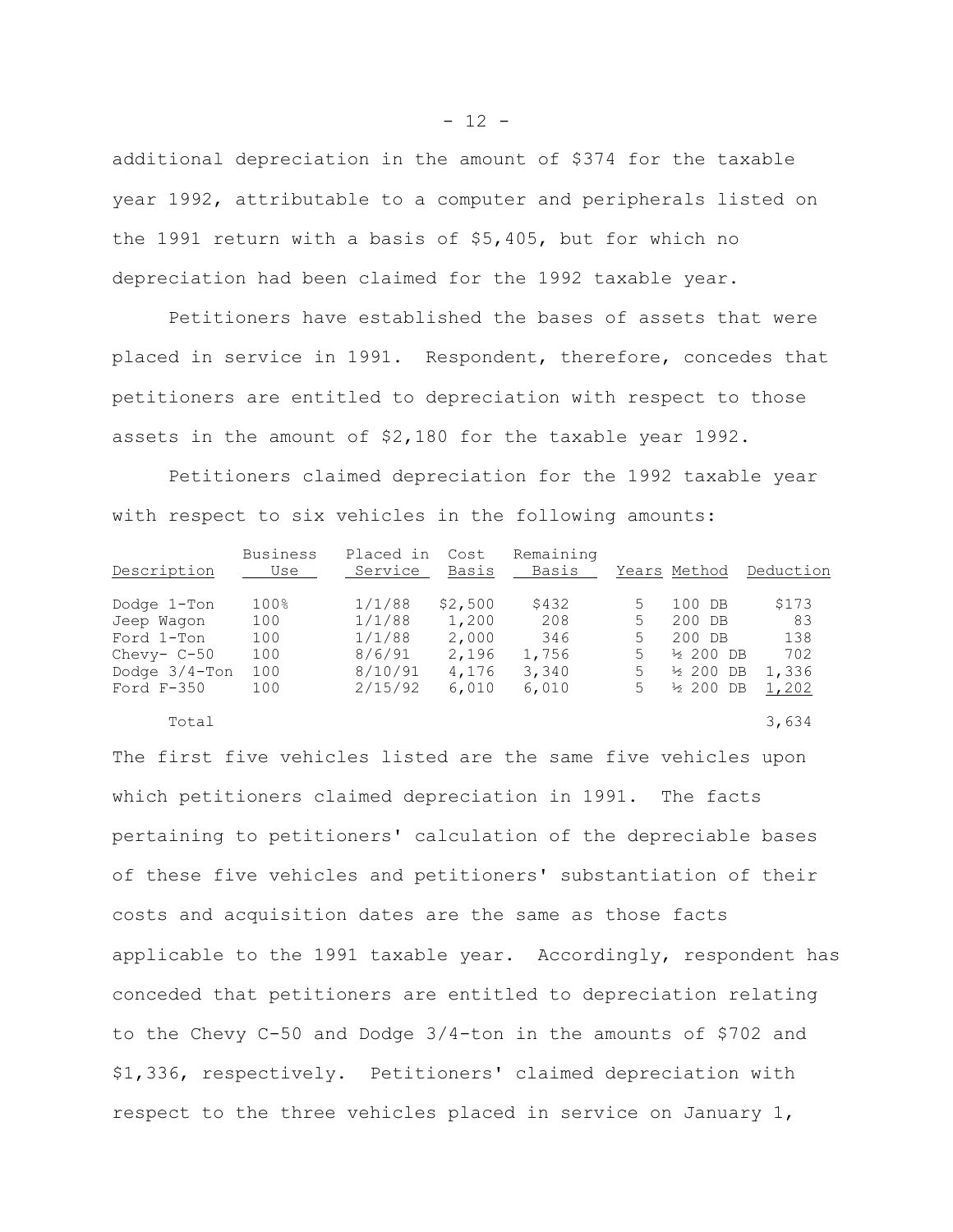1988, remains in dispute. In addition, petitioner placed in service a Ford F-350 during the 1992 taxable year. Petitioners have substantiated the \$6,010 cost basis of this vehicle, and accordingly, respondent has conceded that petitioners are entitled to depreciation with respect to that vehicle in the amount of \$1,202.

Petitioners now contend that they used additional nonlisted vehicles in the operation of Arabian Hill, included on their 1991 returns with a basis of \$7,600, for which no depreciation was claimed on their 1992 return. Petitioners now claim additional depreciation in the amount of \$525 with respect to these vehicles.

Petitioners placed the following assets in service during 1992:

| Property                          | General<br>Depreciation<br>System | Basis | Recovery<br>Period | Method | Deduction |
|-----------------------------------|-----------------------------------|-------|--------------------|--------|-----------|
| Machinery/equipment<br>Computer & | $5 - yr$ . prop.                  | \$543 | 5                  | 200 DB | \$109     |
| peripherals                       | 5-yr. prop.                       | 315   | 5                  | 200 DB | 63        |
| Office furniture                  | 7-yr. prop.                       | 125   | 7                  | 200 DB | 18        |
| Business library                  | 20-yr. prop.                      | 311   | 20                 | 150 DB | 12        |
| Total                             |                                   |       |                    |        | 202       |

Petitioners have substantiated their bases in these assets. Accordingly, respondent has conceded that petitioners are entitled to claimed depreciation in the amount of \$202.

On the basis of petitioners' concession in the amount of \$155, petitioners' claim for additional depreciation in the amount of \$899 (\$374 for computer peripherals plus \$525 for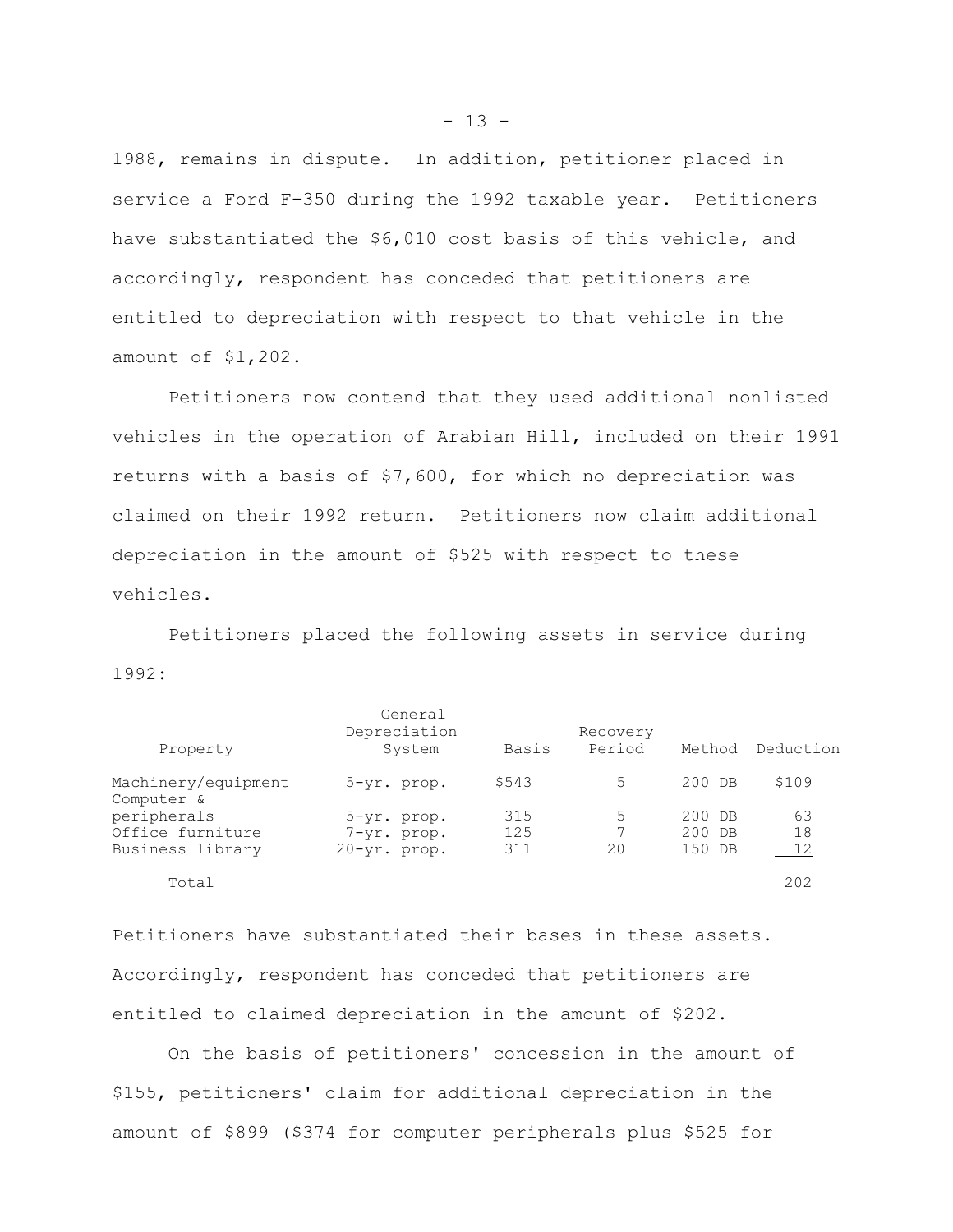additional vehicles), and respondent's concession of \$5,622 of the \$8,166 in depreciation claimed on their return, the total amount of depreciation in dispute for 1992 is \$3,288. With respect to the amount remaining in dispute, respondent argues that petitioners' failure to substantiate the depreciable bases in or acquisition dates of the assets in question precludes their claim for depreciation.

## (d) Office Expenses in 1992

Just prior to trial, petitioners claimed deductions in the amount of \$958, attributable to office expenses, which were not claimed on their 1992 return. Although petitioners repeated their assertion of this claim in their posttrial answering brief, they did not discuss this issue at trial, and have presented no evidence to substantiate these claimed expenses.

#### OPINION

We begin by noting that respondent's determinations are presumed correct, and petitioners bear the burden of proving that those determinations are erroneous. Rule 142(a); Welch v. Helvering, 290 U.S. 111, 115 (1933). Moreover, deductions are a matter of legislative grace, and petitioners bear the burden of proving that they are entitled to any deductions claimed. INDOPCO, Inc. v. Commissioner, 503 U.S. 79, 84 (1992).

## 1. Net Operating Loss

We first address whether petitioner Charles F. Patterson is entitled to claim an NOL on his 1991 return in the amount of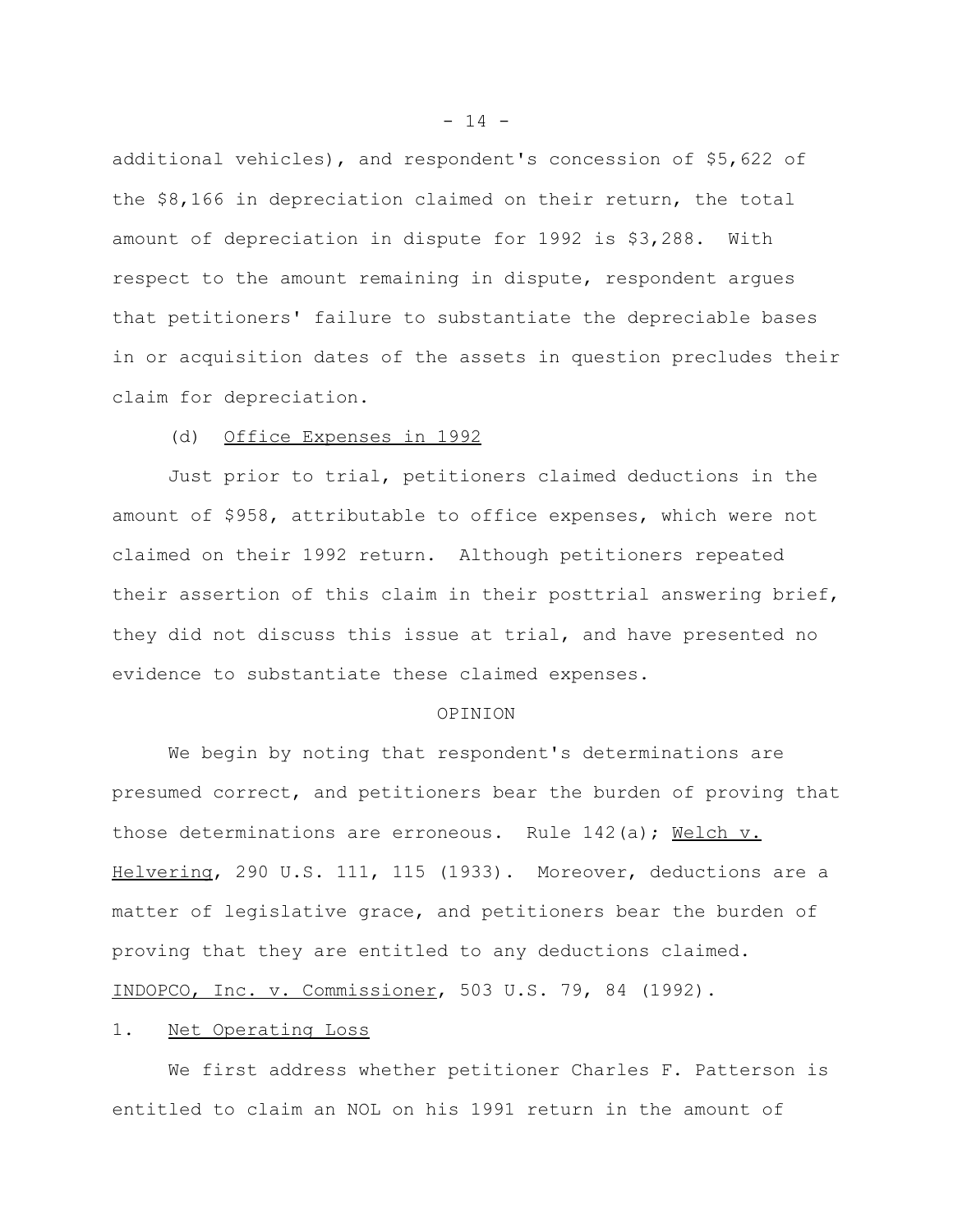\$113,259. Petitioner's first argument is that we lack jurisdiction to resolve this issue. Petitioner's argument in this regard, as we understand it, is that the Court lacks jurisdiction because petitioner's claim for an NOL carryover in 1991 did not affect his tax liability for that year. Petitioner explains his position as follows: "Petitioner Patterson's net operating loss carryforwards and, \$0.59 plus tax, will buy amedium coffee at MacDonalds. It is nothing. The Court does not have jurisdiction over 'nothing'."

Petitioner's argument is without merit. Section 6213(a) vests this Court, upon filing of a taxpayer's timely petition, with jurisdiction over the adjustments contained in the notice of deficiency and claims made in the petition. Petitioner claimed an NOL carryover in the amount of \$113,259 on his 1991 return. Respondent, in the notice of deficiency, determined that petitioner was not entitled to the claimed carryover. Petitioner's petition in docket No. 6383-95 contests respondent's determination insofar as it pertains to the disallowance of the claimed NOL carryovers. Therefore, we have jurisdiction with respect to this issue. Dorl v. Commissioner, 57 T.C. 720, 721 (1972), affd. per curiam 507 F.2d 406 (2d Cir. 1974)

 Petitioner next contends that, notwithstanding the jurisdictional issue, he is entitled to the NOL carryover claimed on his return. An NOL is the excess of allowable deductions over

 $- 15 -$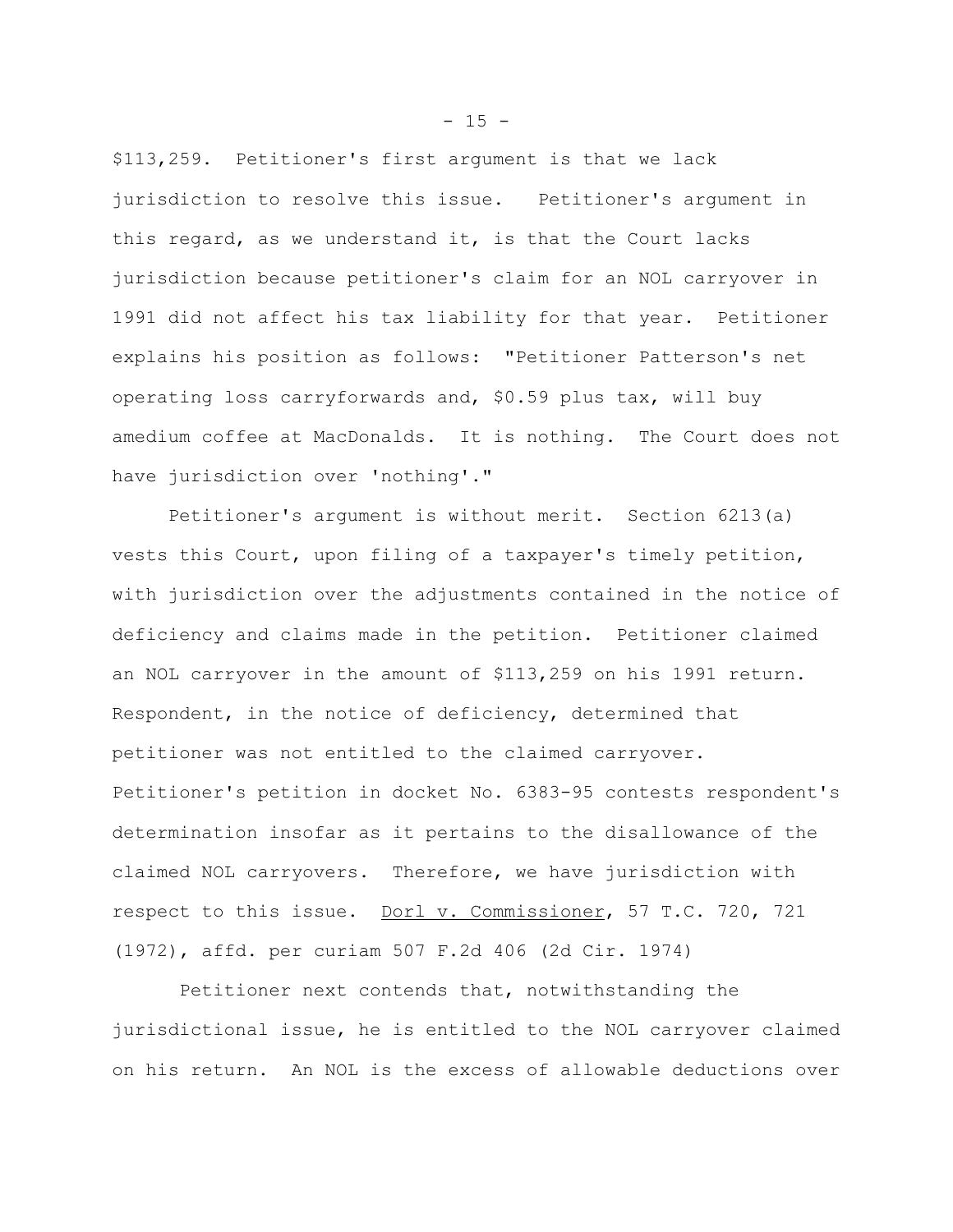gross income. Sec. 172(c). An NOL for any taxable year is first carried back to each of the 3 taxable years preceding the taxable year of the loss and then carried over to each of the 15 taxable years following the taxable year of the loss. Sec. 172(b)(1)(A) and  $(B)$  and  $(b)(2)$ . A taxpayer may elect to forgo the carryback period, and carry over the entire NOL. Sec. 172(b)(3). The amount of an NOL, as well as the carryback and carryforward periods, is to be determined pursuant to the law applicable to the year in which the losses occurred, without regard to the law applicable to other years to which the losses are carried back or forward. Reo Motors, Inc. v. Commissioner, 338 U.S. 442, 446 (1950). The taxpayer bears the burden of proving the fact and the amount of the loss. Rule 142(a); Ocean Sands Holding Corp. v. Commissioner, T.C. Memo. 1980-423, affd. without published opinion 701 F.2d 167 (4th Cir. 1983).

Respondent argues that petitioner has not established that he incurred the losses in question.<sup>7</sup> Petitioner has failed to present any evidence, including books, records, or tax returns for the years 1988 through 1990, to substantiate the claimed losses.<sup>8</sup> Apart from his broad assertion that he is entitled to

 $- 16 -$ 

 $7$  Respondent also argues that petitioner did not properly elect to forgo the 3-year net operating loss carryback period. We need not, and do not, address this issue.

<sup>&</sup>lt;sup>8</sup> We recognize that petitioner's returns for the years 1988 through 1990 would not, standing alone, establish that petitioner (continued...)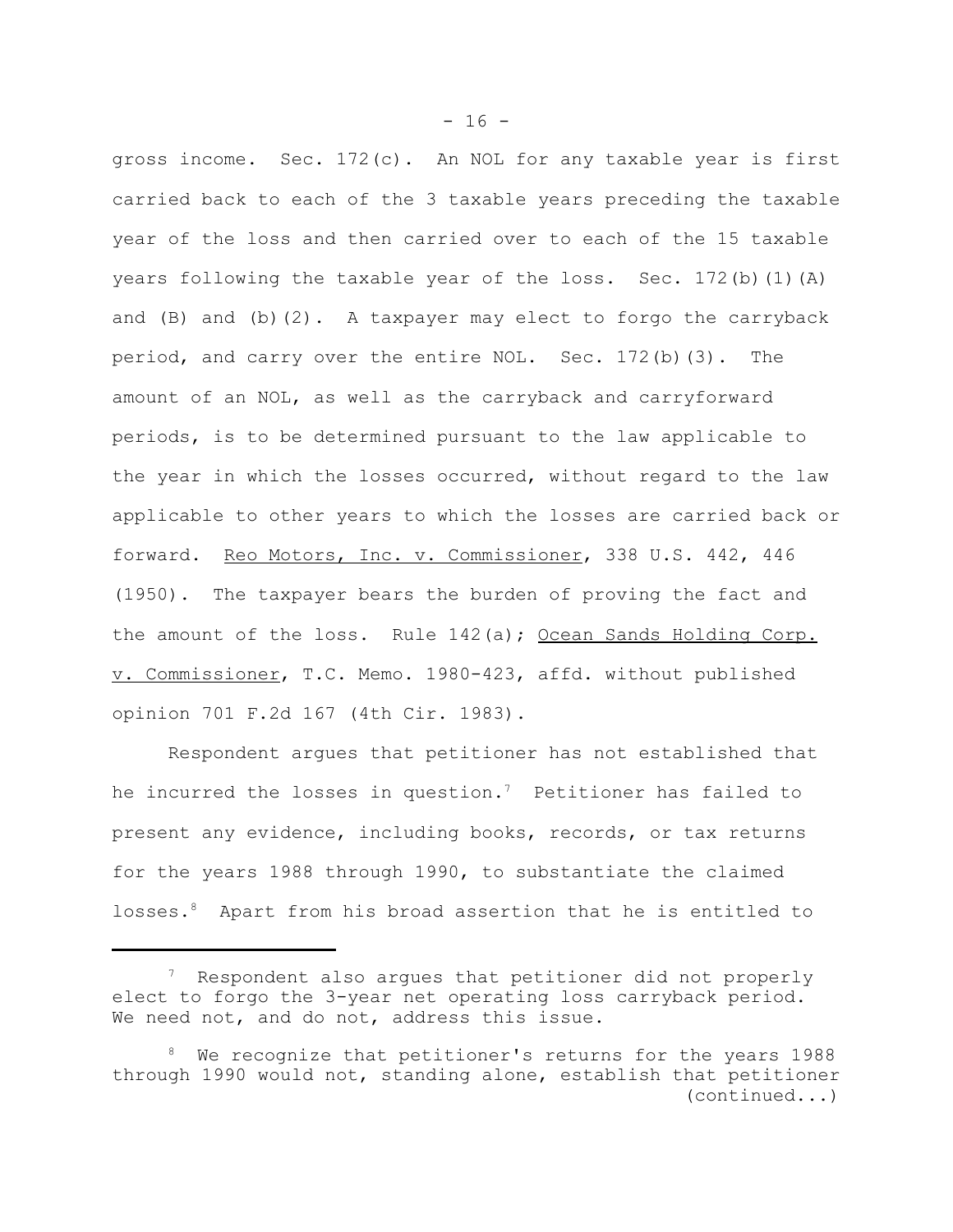the claimed NOL, petitioner has failed to provide any hint as to where the losses may have originated. Petitioner has failed to meet his burden of proof with respect to this issue. We, therefore, sustain respondent's determination.

## 2. Horse- and Dog-Breeding Activities

#### (a) Casualty and Theft Losses in 1991

We now address whether petitioners are entitled to casualty and theft losses claimed for 1991, relating to the death of Since Gussie and the purported theft of a puppy. Section 165 provides that taxpayers may deduct certain losses, including losses resulting from casualty or theft, sustained during the taxable year and not compensated by insurance or otherwise. Sec. 165(a), (c)(3). A taxpayer may deduct a casualty loss in the year in which the loss is sustained and may deduct a theft loss in the year in which the loss is discovered. Sec.  $165(a)$ , (c)(3), (e). The amount of a casualty or theft loss is equal to the lesser of the fair market value or the adjusted cost basis of the property in question. Secs.  $1.165-7$  (b) and  $1.165-8$  (c), Income Tax Regs. Therefore, if a taxpayer fails to establish the cost or other basis of property underlying a claim for a casualty or theft loss deduction, no deduction is allowable. Zmuda v. Commissioner, 79 T.C. 714, 727 (1982), affd. 731 F.2d 1417 (9th Cir. 1984).

 $- 17 -$ 

<sup>&</sup>lt;sup>8</sup>(...continued) incurred the losses in question. Wilkinson v. Commissioner, 71 T.C. 633, 639 (1979).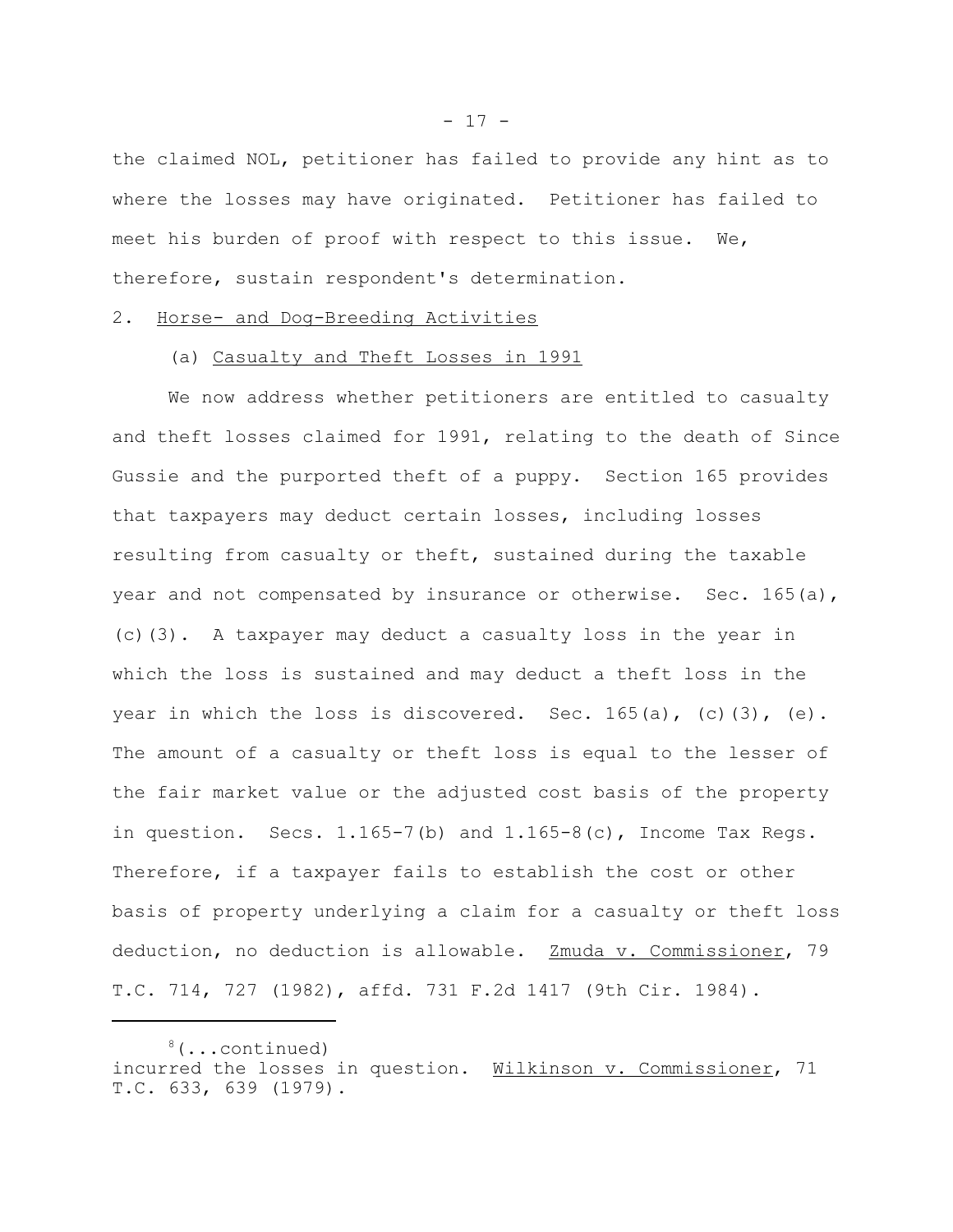Respondent denied petitioners' claim for a casualty loss deduction relating to Since Gussie's death, arguing that petitioners had improperly used Since Gussie's fair market value at the time of death to compute the amount of the deduction when, by petitioners' own calculations, Since Gussie's fair market value exceeded adjusted basis. Respondent further argues that petitioners' failure to produce any documentation concerning Since Gussie's adjusted basis precludes their entitlement to any casualty loss whatsoever. Petitioners argue that, despite the plain language of the statute and the accompanying regulation, the amount of the casualty loss deduction with respect to Since Gussie should be determined with regard to her fair market value rather than their adjusted basis, regardless of whether Since Gussie's fair market value exceeded their adjusted basis at the time of death. In so doing, petitioners contend that race horses are distinct assets and should be treated as such. Petitioners argue on brief that "An Affirmed can not be treated exactly the same as his anvil nor would the human conscience allow it." (Fn. refs. omitted.)<sup>9</sup> Petitioners further state:

That [Since Gussie's] adjusted basis was \$467 at the time of death is of no importance, to the material matter or economic impact, beyond its part in the accounting equation. The great triple crown winner, Secretariat, was a home-bred and never had an adjusted basis; he under the Internal Revenue Code and

 $- 18 -$ 

<sup>9 &</sup>quot;Affirmed" refers to thoroughbred horse-racing's 1978 Triple Crown winner.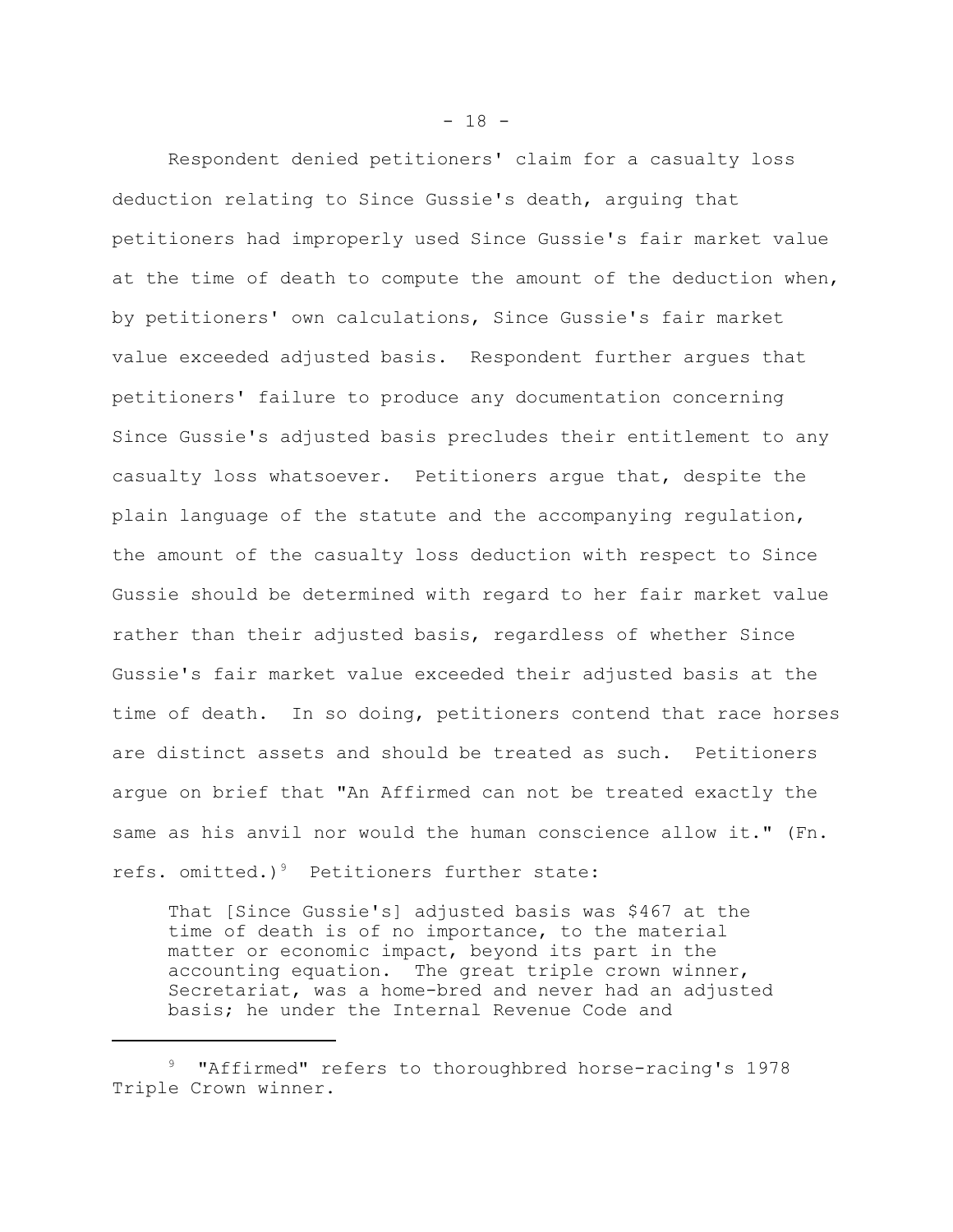Regulations was a zero (\$0) and if he had been lost in the same way, no deduction for the loss would have been allowed under the interpretation that Respondent puts forth, and therein lies the error. The unequivocal intent of the tax code is equilibrium--to strike a balance amongst taxpayers so that all may receive fairest treatment and to be subject only to the fairest amount of tax.

\* \* \* \* \* \* \* \* \* \*

Horses are discrete in terms of casualty losses of business property. Certainly the ilk of Since Gussie is. It is incumbent upon the Commissioner to discriminate, whether by adding another paragraph or otherwise to this regulation and the Petitioners look to this Court for a first step in that direction.

We reject petitioners' argument. Section 1.165-7(b), Income Tax Regs., expressly and unambiguously provides that the deductible casualty loss amount is the lesser of either the asset's basis or its fair market value at the time of the casualty. There exists no exception for casualties involving race horses, and it is beyond our authority to fashion such an exception. Furthermore, other than petitioner's oral testimony, petitioners offered no evidence, such as receipts or bills of sale, to prove their adjusted basis in Since Gussie. Petitioners similarly offered no evidence concerning their basis in the puppy that was purportedly stolen. Accordingly, we sustain respondent's determination.

(b) Amortization of Startup Expenditures for 1991 and 1992

We now address whether petitioners are entitled to amortize startup expenditures with respect to Arabian Hill. Section 195(a) provides that generally, taxpayers are not allowed to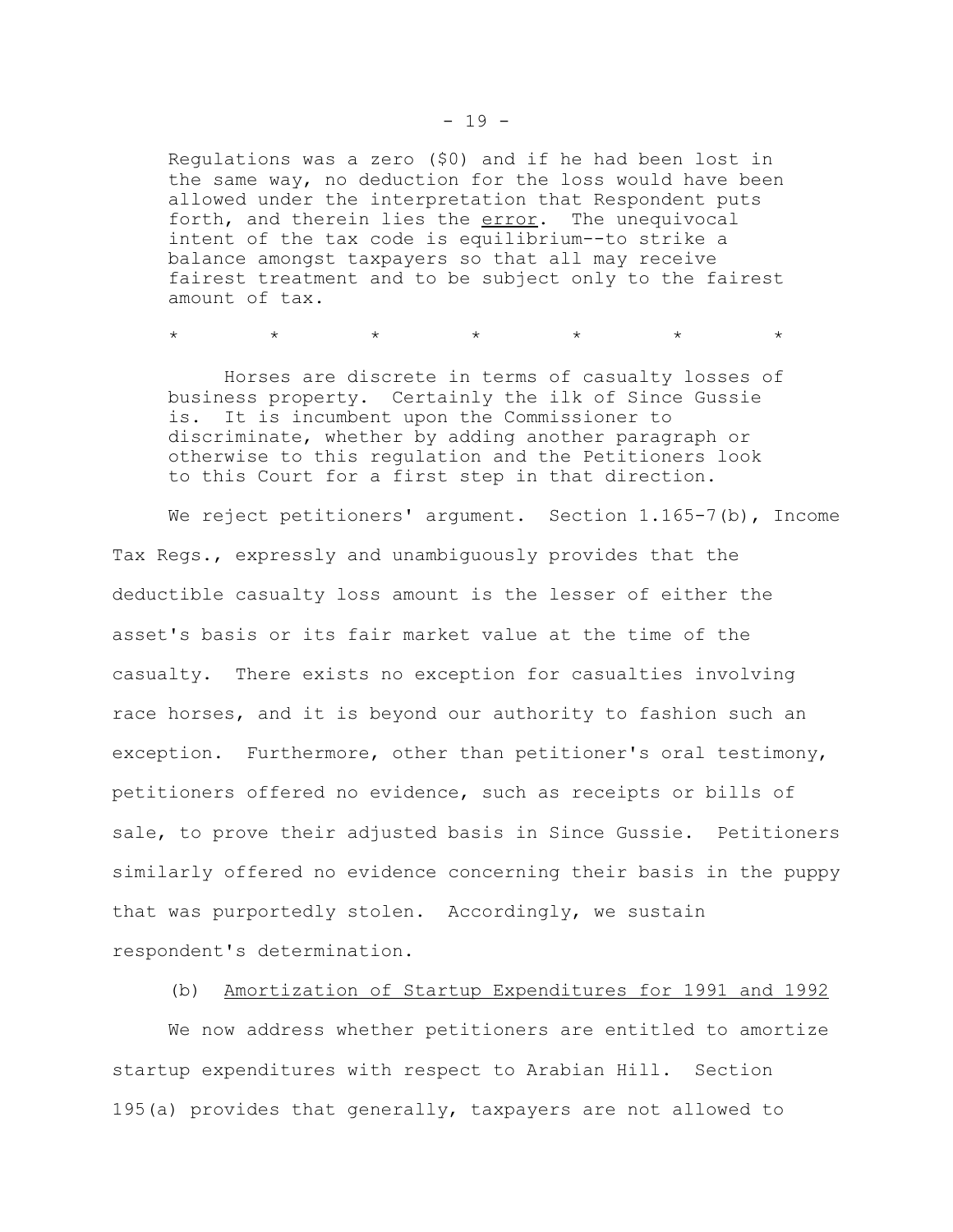deduct startup expenditures. Taxpayers, however, may elect to treat startup expenditures as deferred expenses which may be amortized over a period of not less than 60 months as may be selected by the taxpayer, beginning with the month in which the active trade or business begins. Sec. 195(b)(1). Startup expenditures include only those expenditures "which, if paid or incurred in connection with the operation of an existing active trade or business  $* * *$ , would be allowable as a deduction for the taxable year in which paid or incurred." Sec.  $195(c)$  (1)(B). For this reason, an expenditure which an existing trade or business would capitalize, rather than wholly expense, cannot be amortized as a startup expenditure. S. Rept. 96-1036 at 12 (1980). A taxpayer seeking to amortize startup expenditures must elect do so no later than the time prescribed by law for filing the return for the taxable year in which the trade or business begins. Sec. 195(d)(1).

Respondent denied petitioners' claimed deduction seeking to amortize startup expenditures for two reasons: (1) Petitioners failed to make a timely election to amortize startup expenditures, as required by section 195, and (2) petitioners have failed to meet their burden of substantiating the amount of startup expenditures claimed. With respect to respondent's first argument, petitioners assert that they made a timely election to amortize their startup expenditures. At trial, petitioner attempted to prove that he made a timely election to amortize

 $-20 -$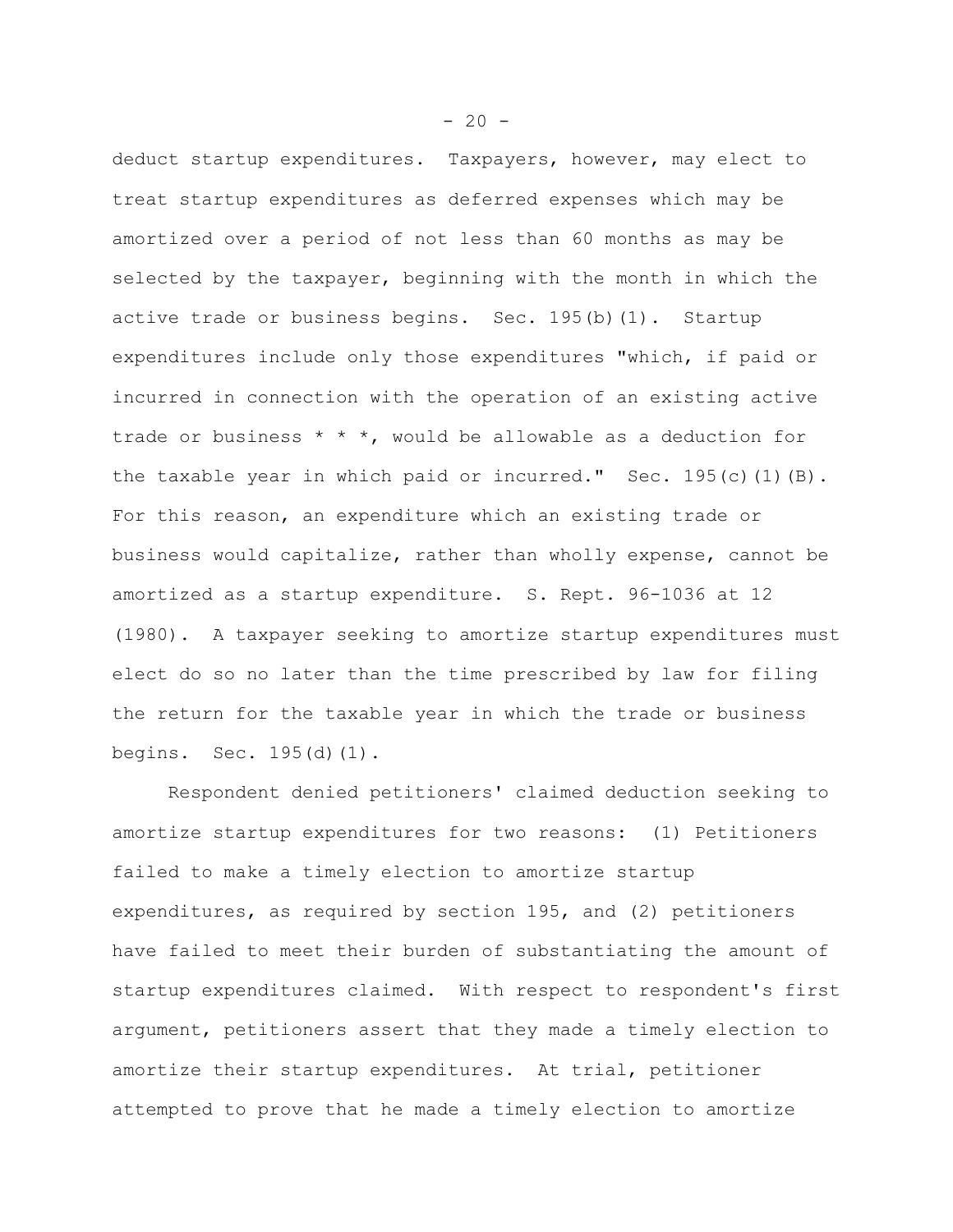startup expenses on petitioners' respective 1988 returns by introducing a completed Form 4562, Depreciation and Amortization, as well as accompanying work papers purportedly drafted while preparing petitioners' 1988 returns. Petitioner did not provide respondent with these documents prior to trial.

We are troubled by petitioners' failure to provide respondent with the documentation concerning their election to amortize startup expenses until the date of trial. Nevertheless, we have reviewed these documents and find them insufficient for the purposes of satisfying petitioners' burden, particularly when the record does not contain petitioners' 1988 returns. We are not required to accept petitioner's self-serving testimony. Masters v. Commissioner, 243 F.2d 335, 338 (3d Cir. 1957), affg. 25 T.C. 1093 (1956); Tokarski v. Commissioner, 87 T.C. 74, 77 (1986). We find that petitioners have failed to meet their burden of proving that they executed a timely election to amortize startup expenditures. Therefore, petitioners are not entitled to amortize the startup expenditures claimed during the years in issue. Krebs v. Commissioner, T.C. Memo. 1992-154.

In addition to finding that petitioners failed to execute a timely election, we also agree with respondent's second argument. In an attempt to substantiate their purported startup expenditures, petitioners have offered a list of the various expenditures incurred between 1982 and January 1, 1988, the date on which they officially commenced operation of Arabian Hill.

 $- 21 -$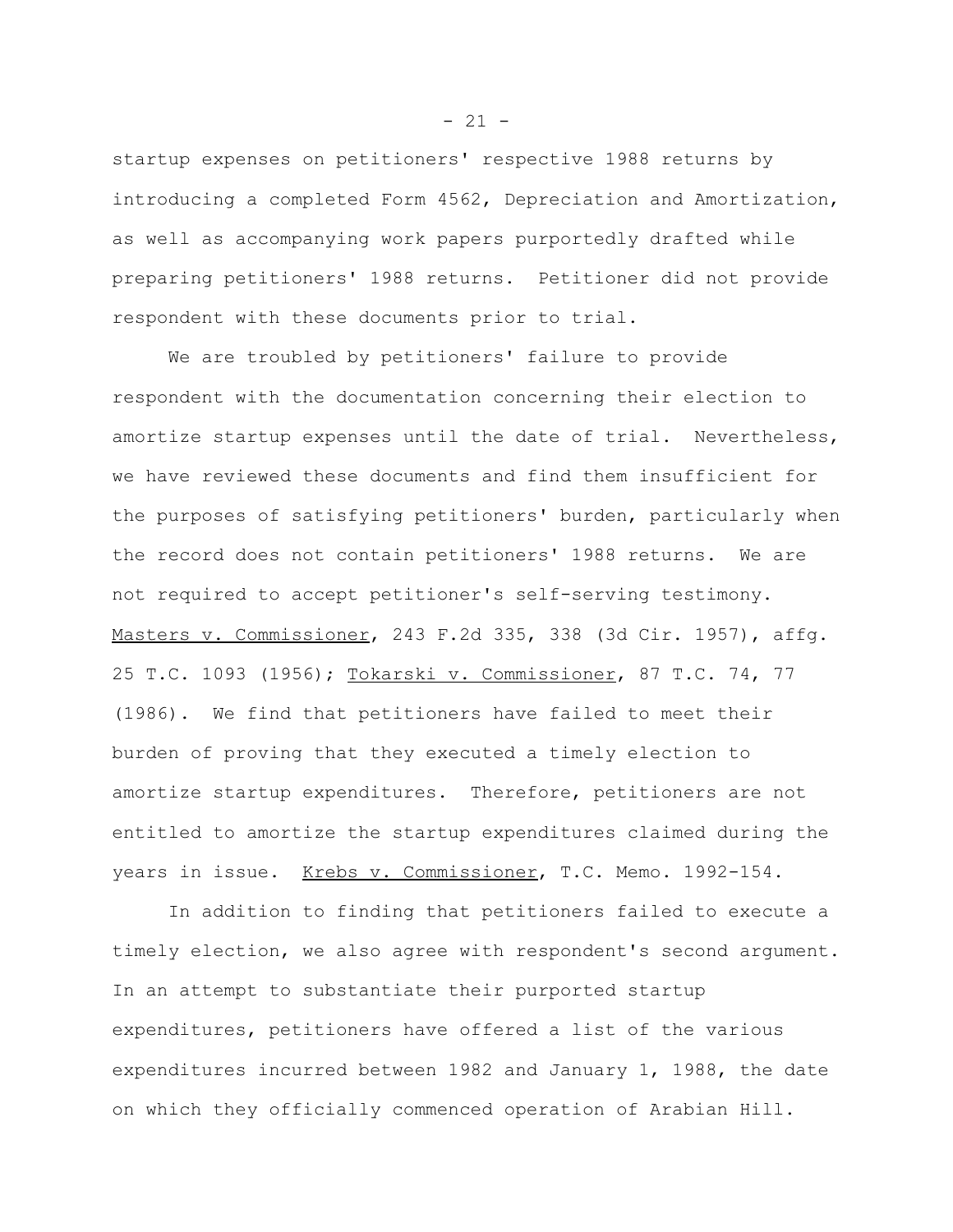The list, which was not compiled contemporaneously, consists of petitioner's estimates. The record also contains several of petitioner's monthly credit card statements dated 1987, purportedly indicating that petitioners incurred startup expenses attributable to the purchase of tack and other supplies in the amount of \$6,864.

Petitioners' list is inadequate for the purposes of substantiating the expenses in question. Petitioner did not contemporaneously compile the list, and we do not accept petitioner's self-serving estimates of the expenditures in issue. Cf. Farquson v. Commissioner, T.C. Memo. 1983-615 (rejecting taxpayer's poorly detailed and noncontemporaneous ledger as inadequate for substantiating purported expenses). Furthermore, many of the expenditures in question relate to the purchase of bridles, saddles, and other equipment which had a useful life beyond the year in which they were purchased. These expenditures are capital expenditures, and cannot be considered as startup expenditures. S. Rept. 96-1036, supra at 12; sec.  $1.263(a) - 2(a)$ , Income Tax Regs.; cf. Rodgers Dairy Co. v. Commissioner, 14 T.C. 66, 71 (1950) (allowing taxpayer's claim for depreciation with respect to bridles and saddles). Although the credit card receipts indicate that petitioners may have incurred expenses related to their horse-breeding and racing activities prior to 1988, we cannot discern from the record those items constituting

 $- 22 -$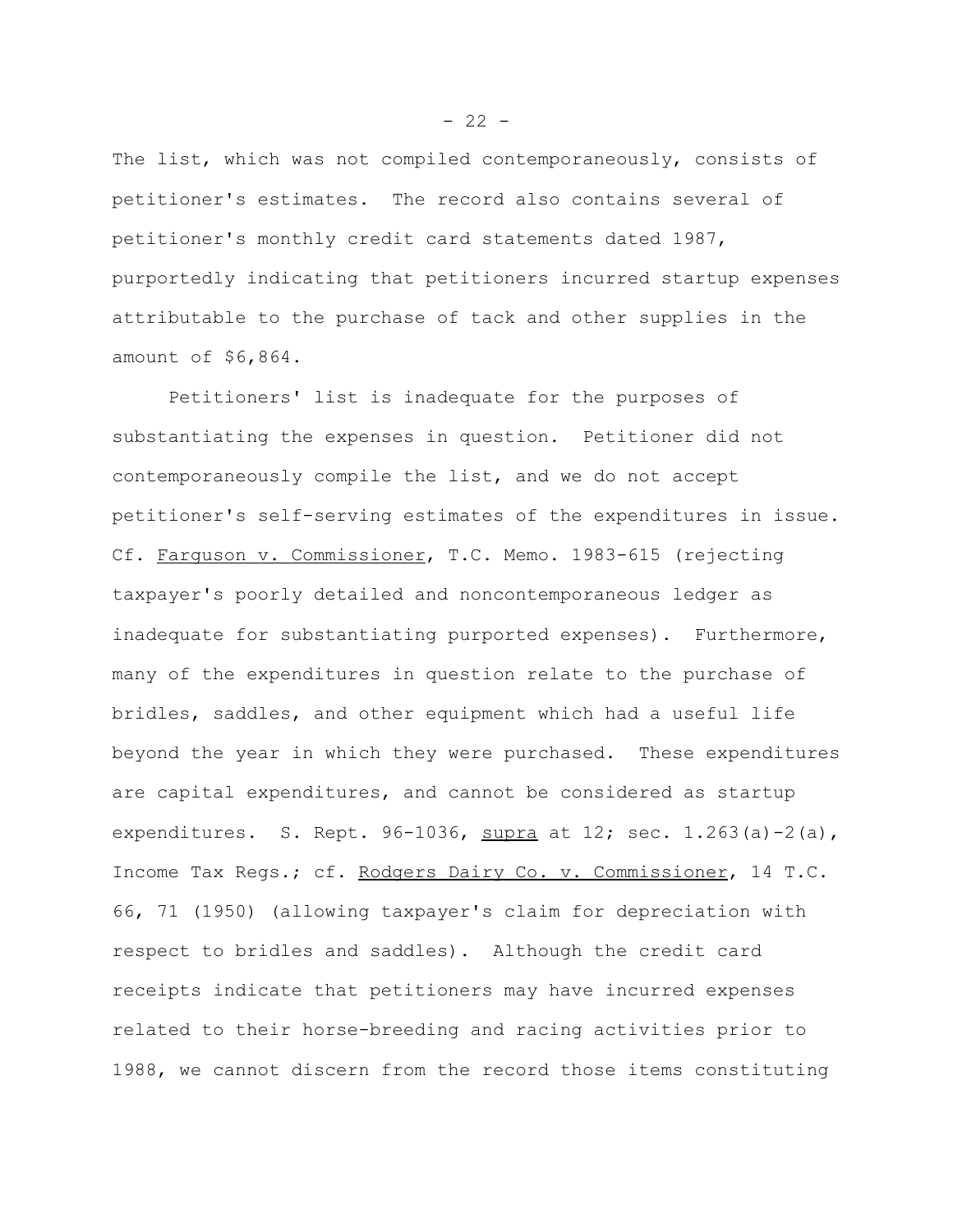startup expenditures as distinguished from those constituting capital expenditures.

For both reasons, respondent is sustained on this issue.

# (c) Depreciation for 1991 and 1992

We now address whether petitioners are entitled to claim the depreciation expenses remaining in dispute. Section 167 allows a taxpayer to claim depreciation in relation to property used in a trade or business. Section 1.167(g)-1, Income Tax Regs., provides that with respect to property which has not been used in a trade or business and which is subsequently converted for use in a trade or business, the basis for computing depreciation shall be the property's fair market at that time if less than the property's adjusted basis. Petitioners bear the burden of establishing the proper depreciable basis with respect to those assets underlying their claims for depreciation. Rule 142(a).

Petitioners have failed to substantiate their cost basis in each of the assets presently underlying their disputed claims for depreciation. Petitioner calculated the depreciable basis of most of these assets by estimating each asset's fair market value when placed in service. Petitioners, in support of this position, cite Internal Revenue Service (IRS) Publication 334, Tax Guide for Small Business, at 19, which states: "There are many times when you cannot use cost as a basis. In these cases, the fair market value of the property, or the adjusted basis of certain property may be important." Petitioners interpret this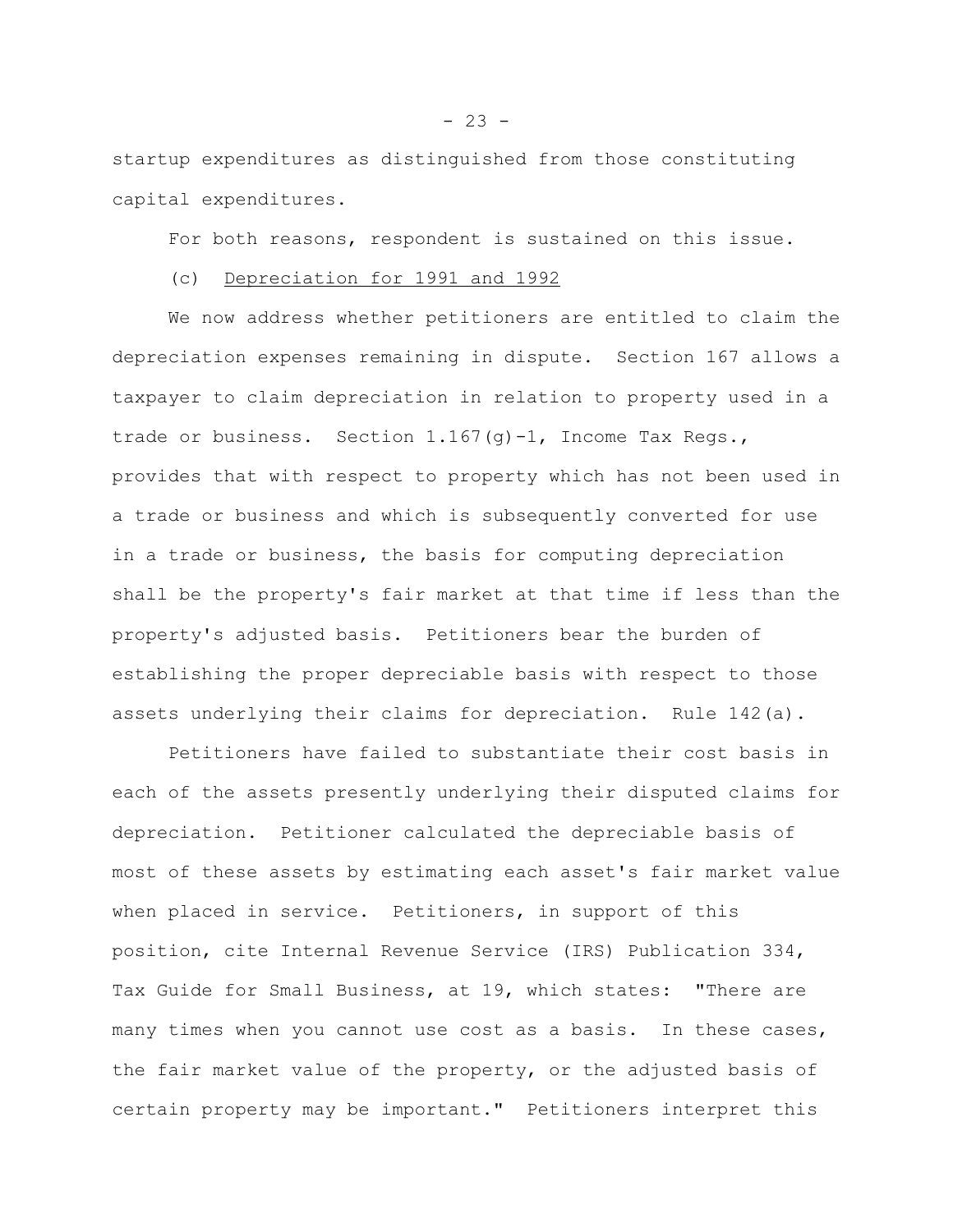language to mean that when a taxpayer places an asset in service in a trade or business but cannot determine his or her basis in the asset, the taxpayer may freely elect to use the asset's fair market value at that time as the asset's depreciable basis.

Petitioners have misinterpreted the statutory provisions governing depreciation. Section  $1.167(q)-1$ , Income Tax Regs., unambiguously provides that a taxpayer should use a property's fair market value as the basis of computing depreciation only if less than the property's adjusted basis. An IRS publication, such as the one cited by petitioners, is not to be construed as an authoritative source of Federal income tax law. Zimmerman v. Commissioner, 71 T.C. 367, 371 (1978), affd. without published opinion 614 F.2d 1294 (2d Cir. 1979). In any event, the portion of the IRS publication cited by petitioners does not pertain to the determination of an asset's depreciable basis.

On brief, petitioners contend that the fair market value of many of the assets underlying the depreciation in dispute did not exceed the adjusted basis when placed in service. Petitioners, however, have failed to present any evidence to substantiate the cost bases of the assets which underlie the disputed claims for depreciation. As a result, we cannot determine whether the fair market value of any of the assets in question was less than adjusted basis when the assets were placed in service. Moreover, the record contradicts petitioner's assertion. For example, petitioner admitted at trial that he calculated the depreciable

 $- 24 -$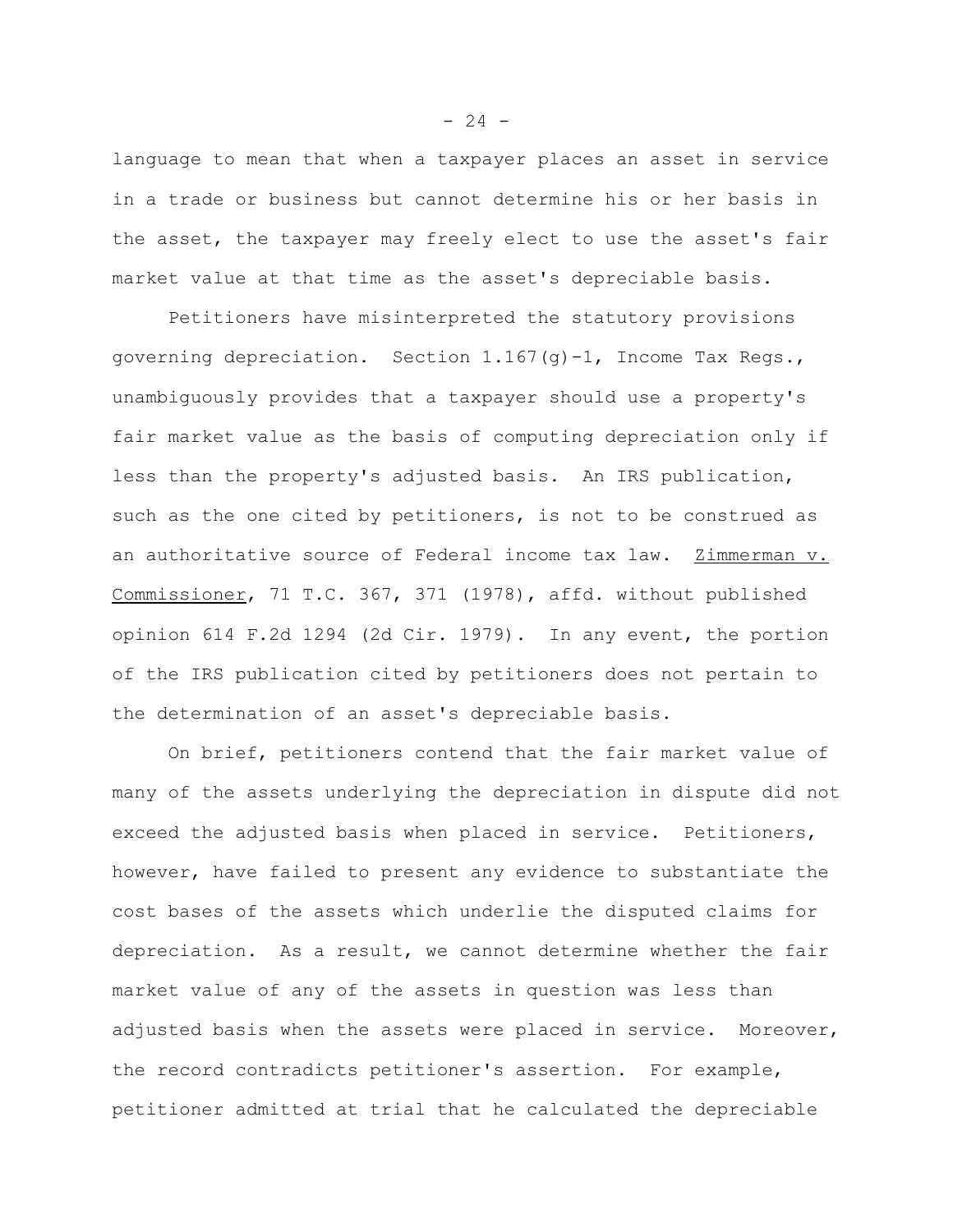basis of a horse named Jetta by estimating a fair market value of \$3,600 as of January 1, 1988, while acknowledging that he had purchased the horse for less than that amount.

Nevertheless, we believe that petitioners likely acquired, for consideration, some of the assets underlying the disputed claims for depreciation. Petitioners had bases in these assets upon which they could claim depreciation. Where a taxpayer establishes that he or she has incurred a trade or business expense but cannot substantiate the precise amount of the expense, we may estimate the amount of the deductible expense, including expenses attributable to depreciation. Cohan v. Commissioner, 39 F.2d 540, 543-544 (2d Cir. 1930); Bell v Commissioner, 13 T.C. 344, 347-348 (1949). We cannot, however, allow a deduction unless the taxpayer presents some rational basis upon which estimates may be made. Vanicek v. Commissioner, 85 T.C. 731, 743 (1985). In this instance, petitioners' failure to substantiate the costs of the assets underlying their claims for depreciation would reduce any attempt on our part to estimate petitioners' depreciation expenses to little more than guesswork. We, therefore, sustain respondent's determination.

(d) 1992 Office Expenses

We now address petitioners' claim for a deduction for office expenses in the amount of \$958. Petitioners did not discuss this issue at trial, and the record contains no evidence to substantiate the claimed expenses. Petitioners have failed to

 $- 25 -$